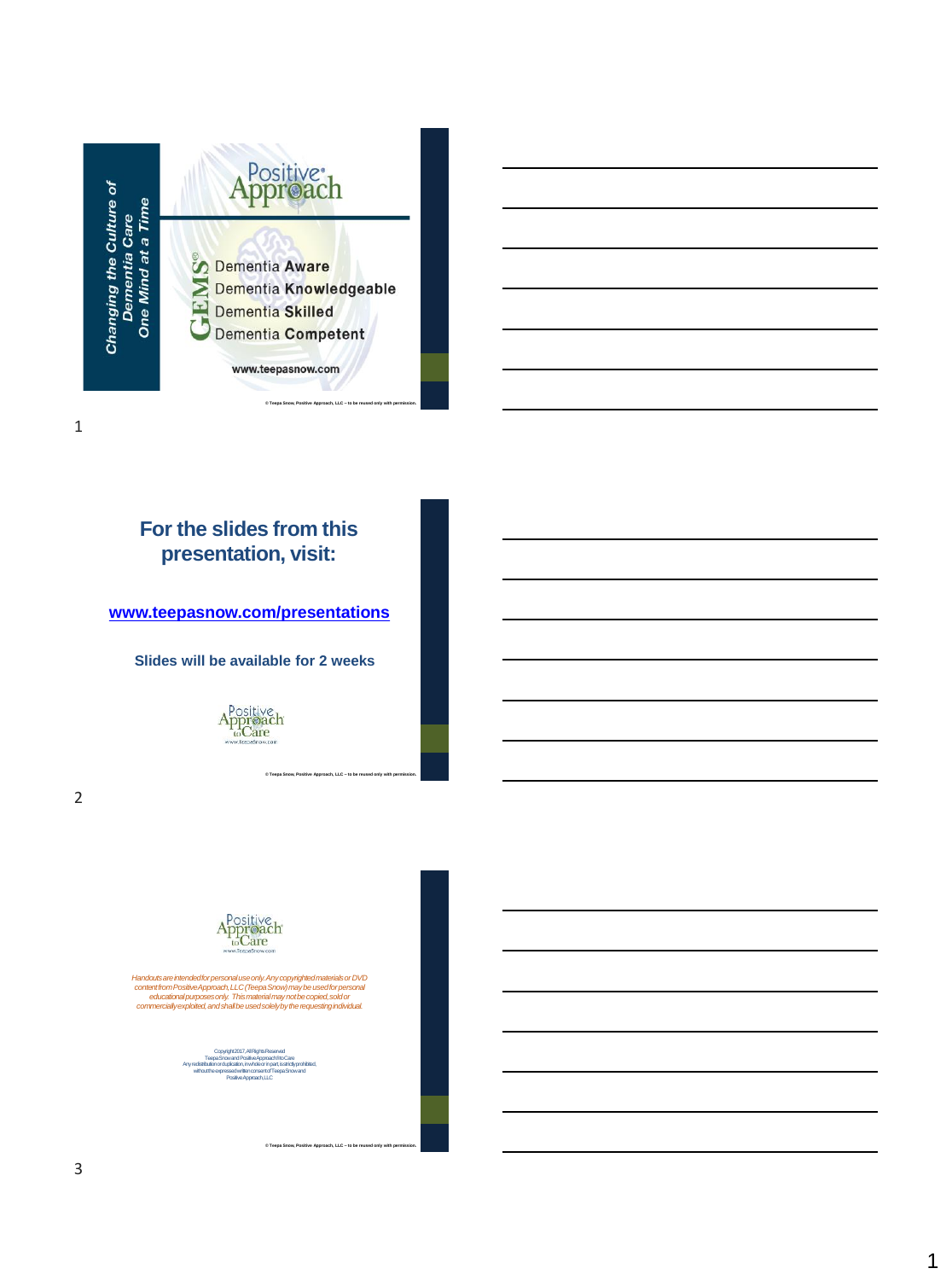# **Coping With Challenging Behaviors In Dementia Care**

### **What Causes Distress or Resistance?**

**© Teepa Snow, Positive Approach, LLC – to be reused only with permission.**

**Mismatch between:**

- -**What we expect versus what actually happens**
- -**What we can do versus what is needed**
- -**What was versus what is**
- -**What we want versus what we get**
- -**What we want versus what the other wants**
- -**Who we are with versus who we want to be with**

**© Teepa Snow, Positive Approach, LLC – to be reused only with permission.**

- -**Where we are versus where we want to be**
- -**Who we are versus who we want to be**

5

4

# **Resisting Resistance Just Increases Resistance!**

**If something isn't working, Stop and back off! Think about it Try again, but change something!**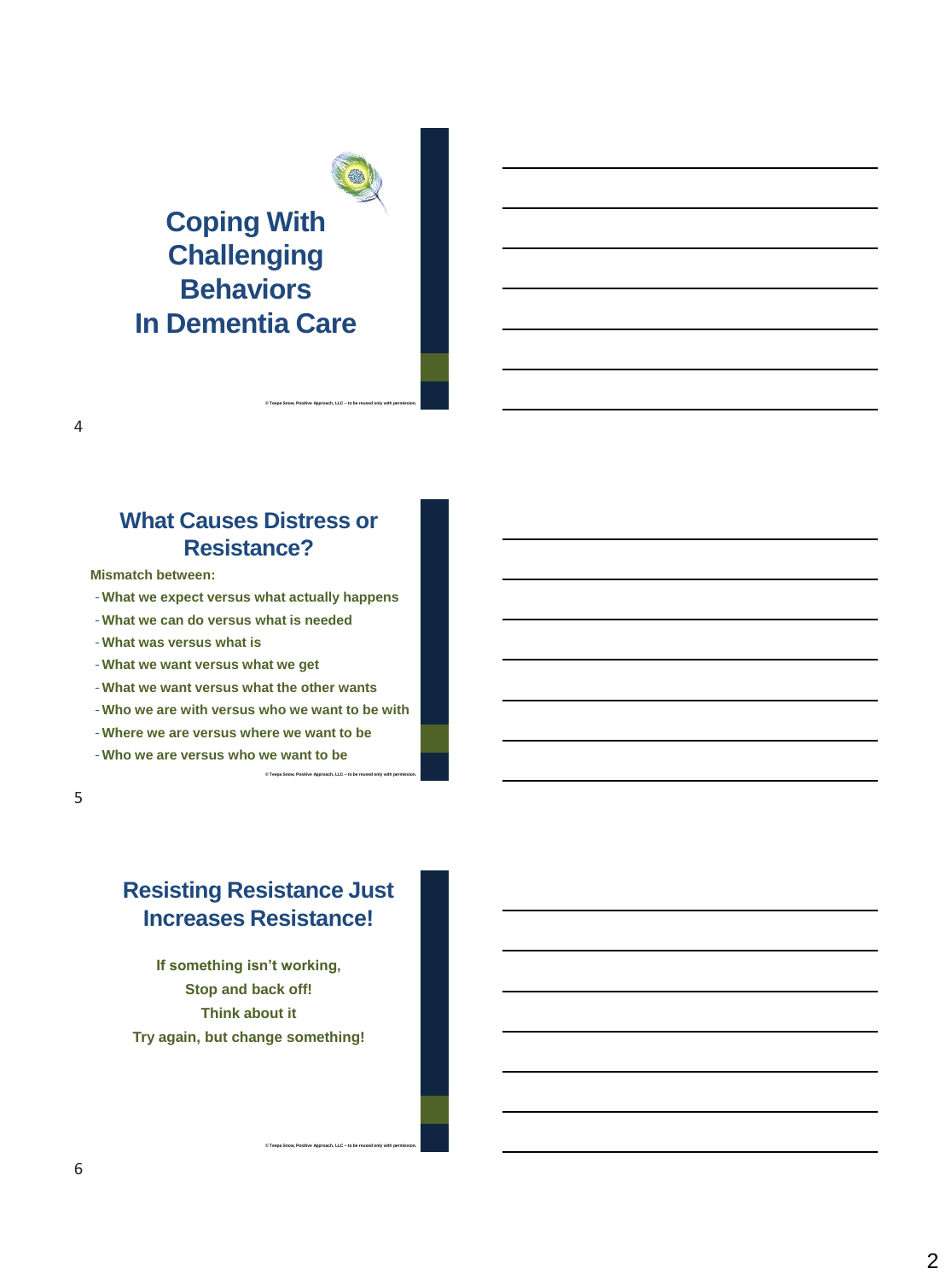### **Example of Challenges:**

**No financial or health care POA Losing important things Getting lost Unsafe task performance Repeated calls and contacts Refusing 'Bad mouthing' you to others Making up stories Resisting care Swearing and cursing Making 911 calls Mixing day and night Shadowing**

**Eloping or wandering No solid sleep time Getting 'into' things Threatening caregivers Undressing Being rude Feeling 'sick' Striking out at others Falls and injuries Infections and pneumonias Seeing things and people Not eating or drinking Contractures and immobility**

**© Teepa Snow, Positive Approach, LLC – to be reused only with permission.**

## **What Happens?**

**Traditionally:**

**We wait till it gets dangerous or at least risky We blame We 'knee-jerk' react We treat the immediate We become 'parental' We become judges We give up We go through the motions We go to medications first** 

#### **Non-Traditionally:**

**Adopt a "So What?" mindset for 'annoying' behaviors Become a detective Get everyone involved, early and often Re-check and monitor Change what is easiest first Change what can be controlled Celebrate all improvements Start by changing ourselves**

**© Teepa Snow, Positive Approach, LLC – to be reused only with permission.**

8

7

### **So What Can You Do????**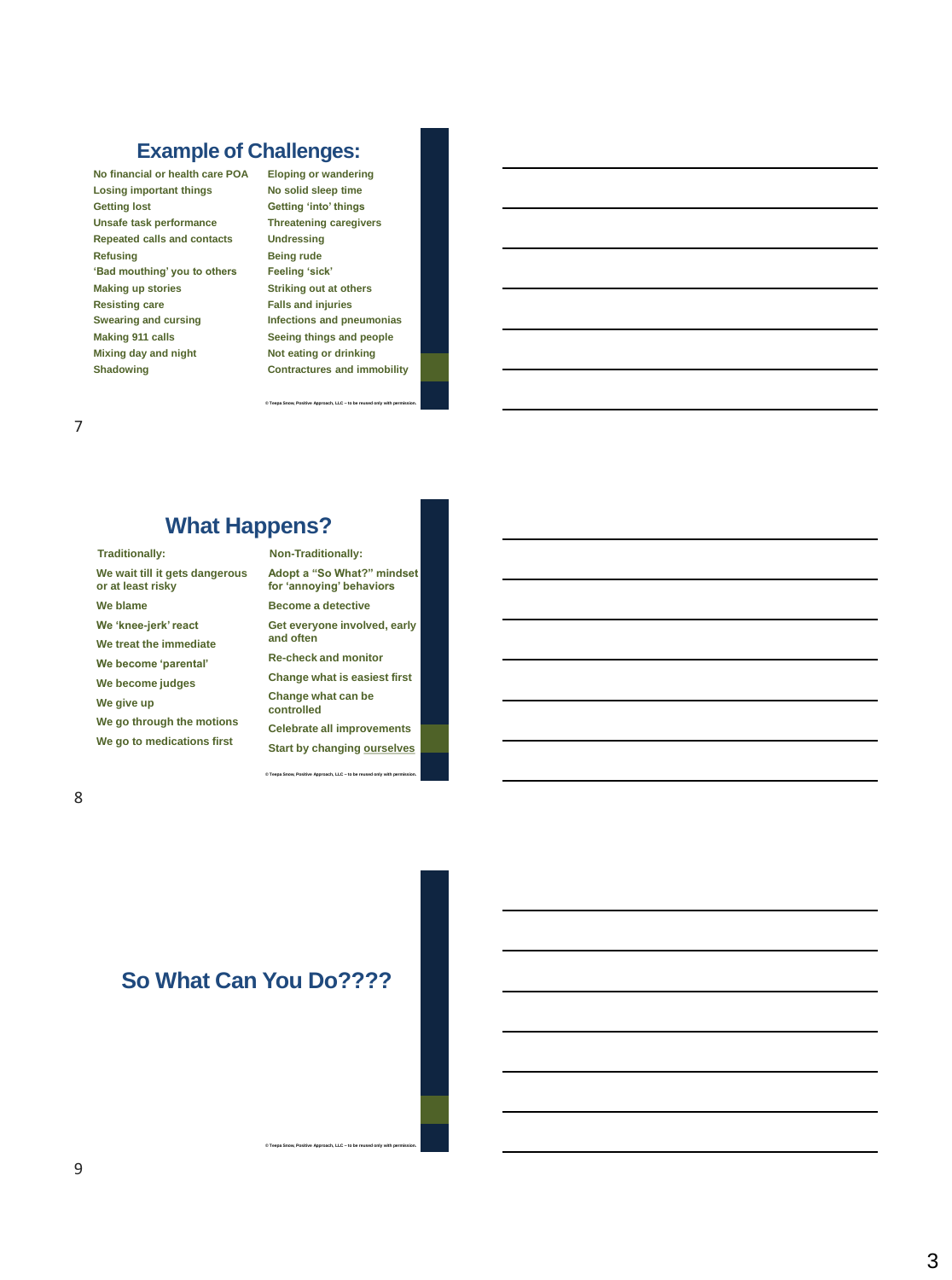### **Six Pieces of the Puzzle:**

- **1. Personal history and preferences**
- **2. Level and type of dementia**
- **3. Other health conditions and sensory losses**
- **4. Environmental conditions**
- **5. Care partner approach and behaviors**
- **6. The day and how it all fits together**

10

### **What Can You Control or Not Control?**

**Control:**

- **The environment: setting, sound, sights**
- **The day and how things fit together**
- **How you choose to help**



• **The type and level of dementia now**

• **The person and who they have been: personality, preferences, history**

**Not Control:**

**© Teepa Snow, Positive Approach, LLC – to be reused only with permission.**

• **Other medical conditions, sensory status, and what the medications do to/for the person**

**© Teepa Snow, Positive Approach, LLC – to be reused only with permission.**

11

# **The First Piece of the Puzzle:**

**The person and who they have been: personality, preferences and history**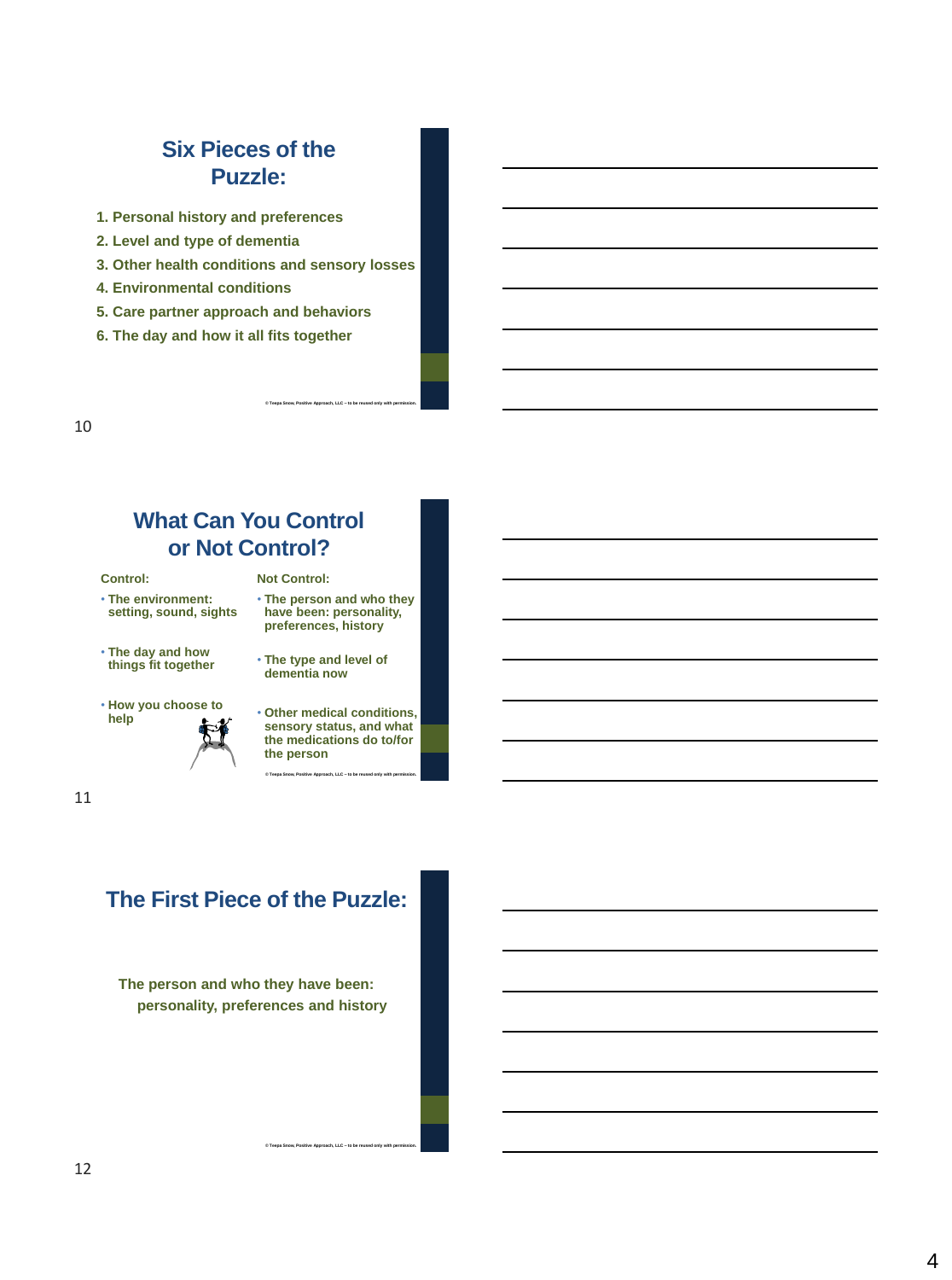### **Knowing the Person:**

- **History**
- **Values and beliefs**
- **Habits and routines**
- **Personality and stress behaviors**

**© Teepa Snow, Positive Approach, LLC – to be reused only with permission.**

**© Teepa Snow, Positive Approach, LLC – to be reused only with permission.**

- **Work and family history**
- **Leisure and spiritual history**
- **'Hot buttons' and comforts**

# **Some 'stuff' we think that people do on purpose**

**is really just who they are**

### 14

# **Lifelong Personality Traits and Preferences Matter!**

**We are more of who we have always been, unless We have always been covering up who we really are and we decide to 'let go' or Dementia robs us of our ability to be the way we want to be or**

**Dementia causes us forget how we are 'supposed to be' and lets us be free**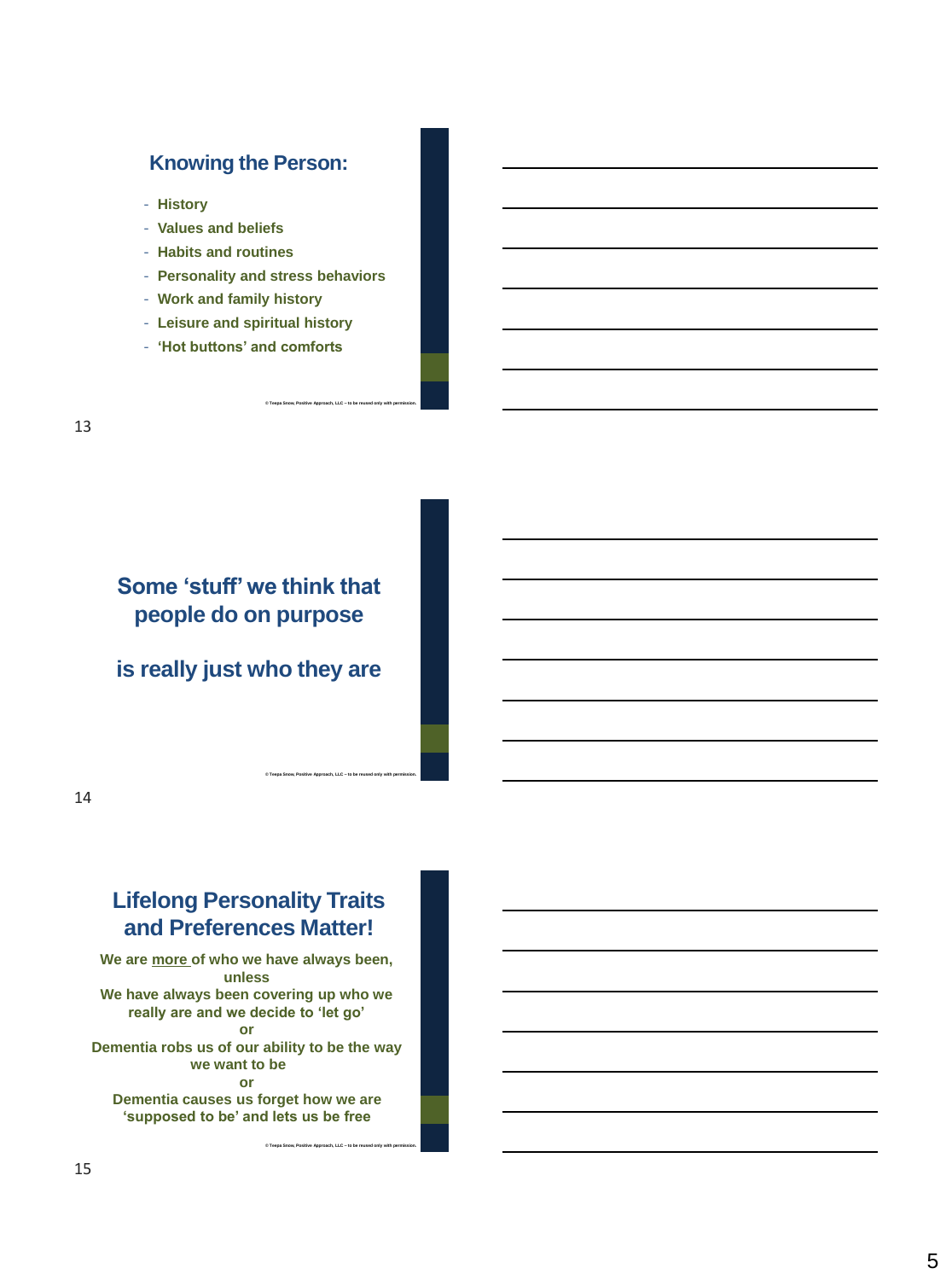### **Personal Preferences Matter:**

- **We like what we like!**
- **With dementia, the 'likes' can change**
- **The challenge is to honor what is important but change what is needed**
- **Our willingness to meet the person's changing needs is essential**
- **Changes are made harder by our sense of loss and grief**

**© Teepa Snow, Positive Approach, LLC – to be reused only with permission.**

**© Teepa Snow, Positive Approach, LLC – to be reused only with permission.**

16

### **Some Personal Preferences:**

- **Appearance**
- **Behaviors**
- **Language**
- **Daily Routines**
- **Foods and Drinks**
- **Music**
- **Touch, Textures, Noise, Space**
- **Worship and Spiritual practices**

17

# **How Does Dementia Affect This?**

- **Memory**
- **Language: understanding and production**

- **Self-care skills**
- **Sensation**
- **Emotional control**
- **Reasoning and thinking**
- **Vision**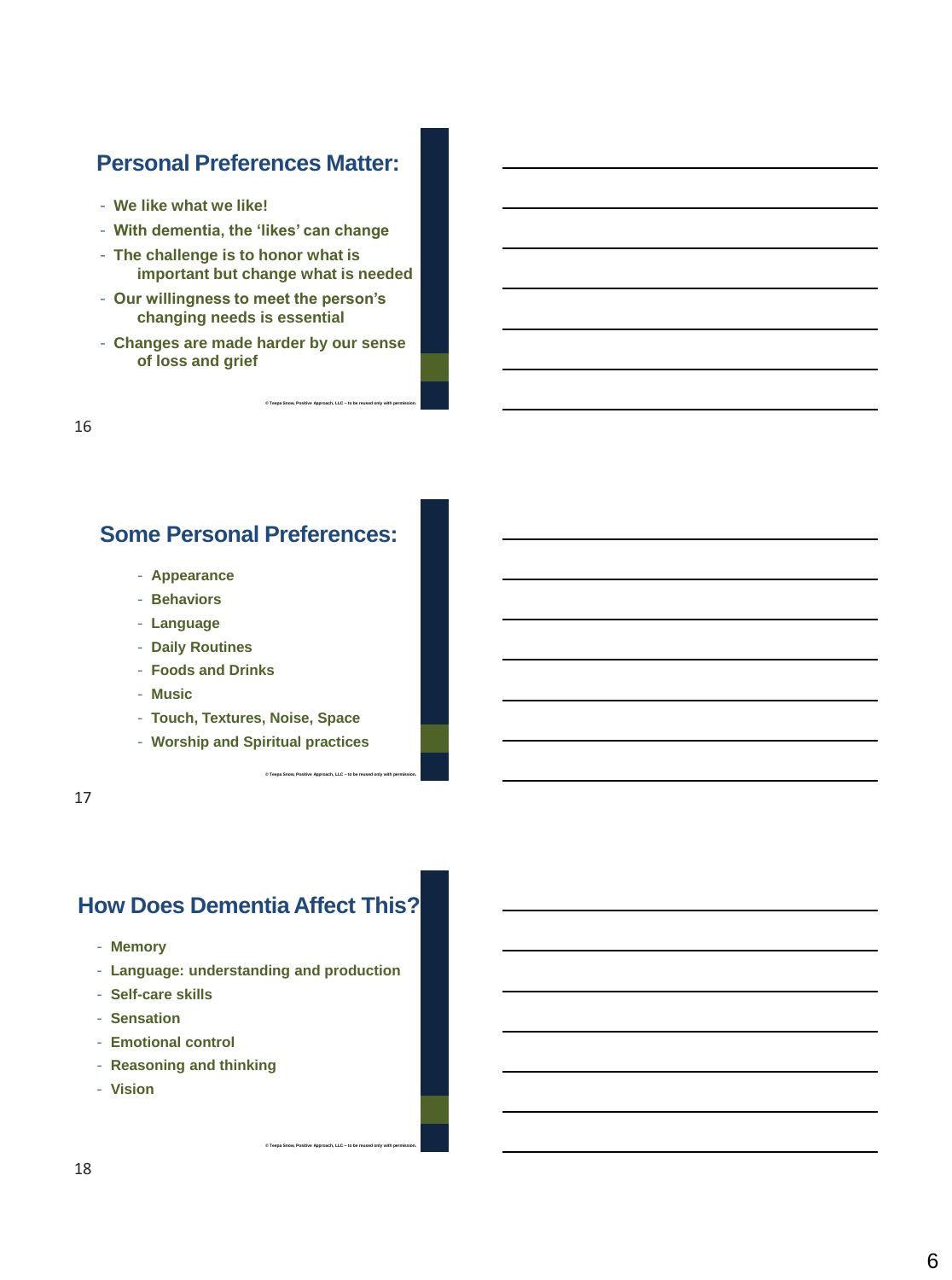### **Personality Traits:**

- **Introvert - Extrovert**
- **Lots of Details - Big Picture only**
- **Logical - Emotional**
- **Planning Ahead - Being in the Moment**

### **Introvert – Extrovert:**

| Introvert:                                  |
|---------------------------------------------|
| Likes to be alone                           |
| Likes to think it out                       |
| Likes personal space                        |
| Needs alone time                            |
| <b>Private</b>                              |
| <b>Shares little</b>                        |
| Decides on own after<br>thinking it through |

**Extrovert: Thinks out loud Talks it out Seeks out people Shares a lot Not good with boundaries Gets opinions before 'deciding'**

**– to be reused only with permission.**

**© Teepa Snow, Positive Approach, LLC** 

**– to be reused only with permission.**

20

### **Details – Big Picture**

#### **Details:**

**Needs to know how Specifics of what to do Wants detailed info to do it 'right' Likes doing the familiar and routine Likes a check list and follows it Likes to do it**

#### **Big Picture:**

**© Teepa Snow, Positive Approach, LLC** 

**Needs to know why Likes to 'fly by the seat…'**

**Likes to hear the big plan**

**Likes to try out new and different ways of doing things Likes to experiment**

**Likes to talk it out first**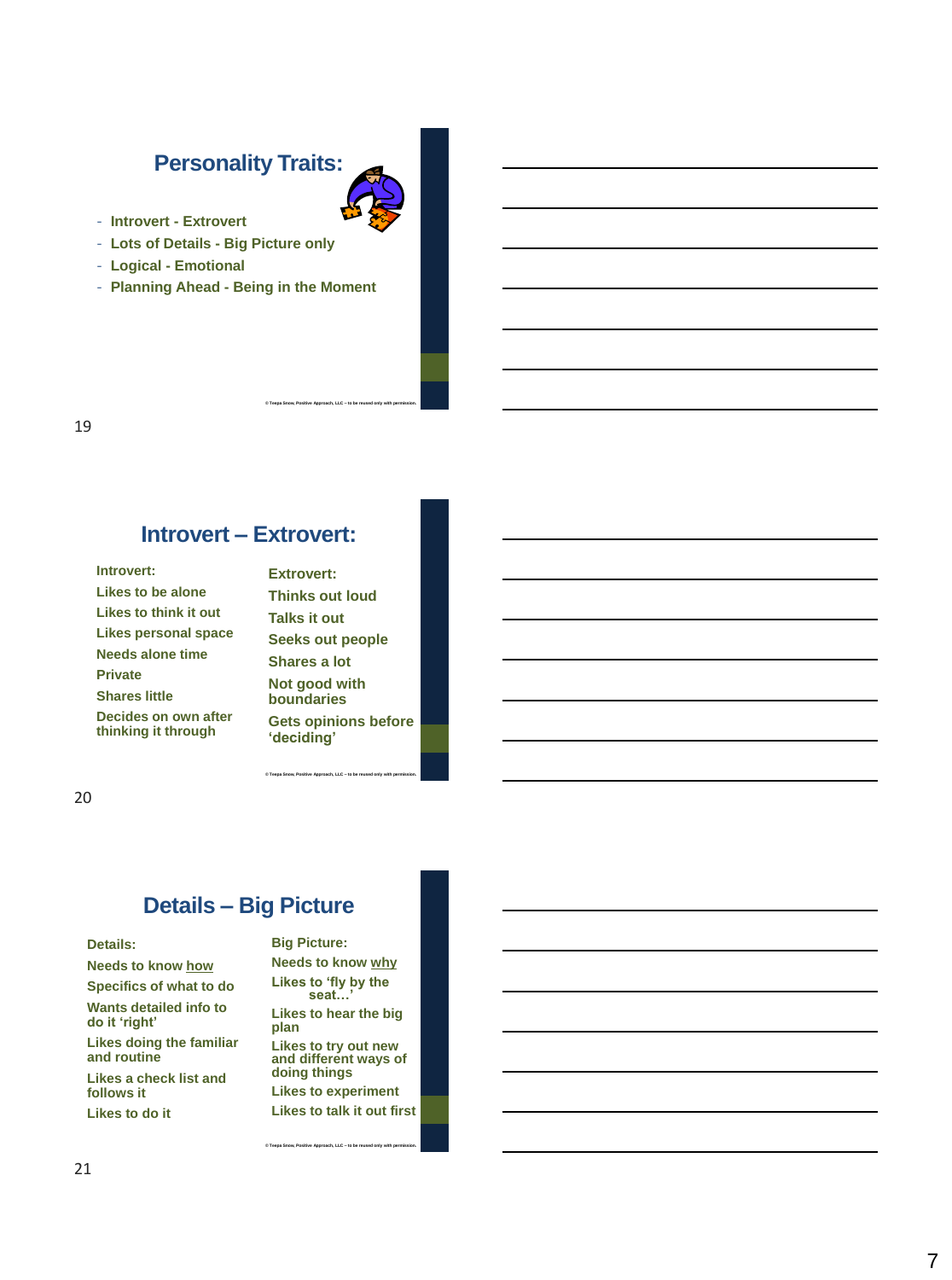# **Logical - Emotional**

| Logical:                                      |
|-----------------------------------------------|
| <b>Head First</b>                             |
| Fair                                          |
| <b>Reasonable</b>                             |
| <b>Rational</b>                               |
| Likes to discuss<br>differences of<br>opinion |
| How other people<br>'behave'                  |

**Emotional: Heart First Nice Kind Empathetic Prefers to avoid disagreements How other people 'feel'**

**© Teepa Snow, Positive Approach, LLC – to be reused only with permission.**

22

# **Planning Ahead - In the Moment**

**Planning Ahead: Aware of the future Sets priorities and plans Likes routines Likes a schedule Likes to do things as planned Decide and move on!**

**Needs to be in control**

**In the Moment: Being flexible Go with 'now' issues Not forward thinking Running late Putting 'other' things off**

**Considers options Go with the flow**

**© Teepa Snow, Positive Approach, LLC – to be reused only with permission.**

**© Teepa Snow, Positive Approach, LLC – to be reused only with permission.**

23

# **Which is Best?**

**There is no best or better, just different!**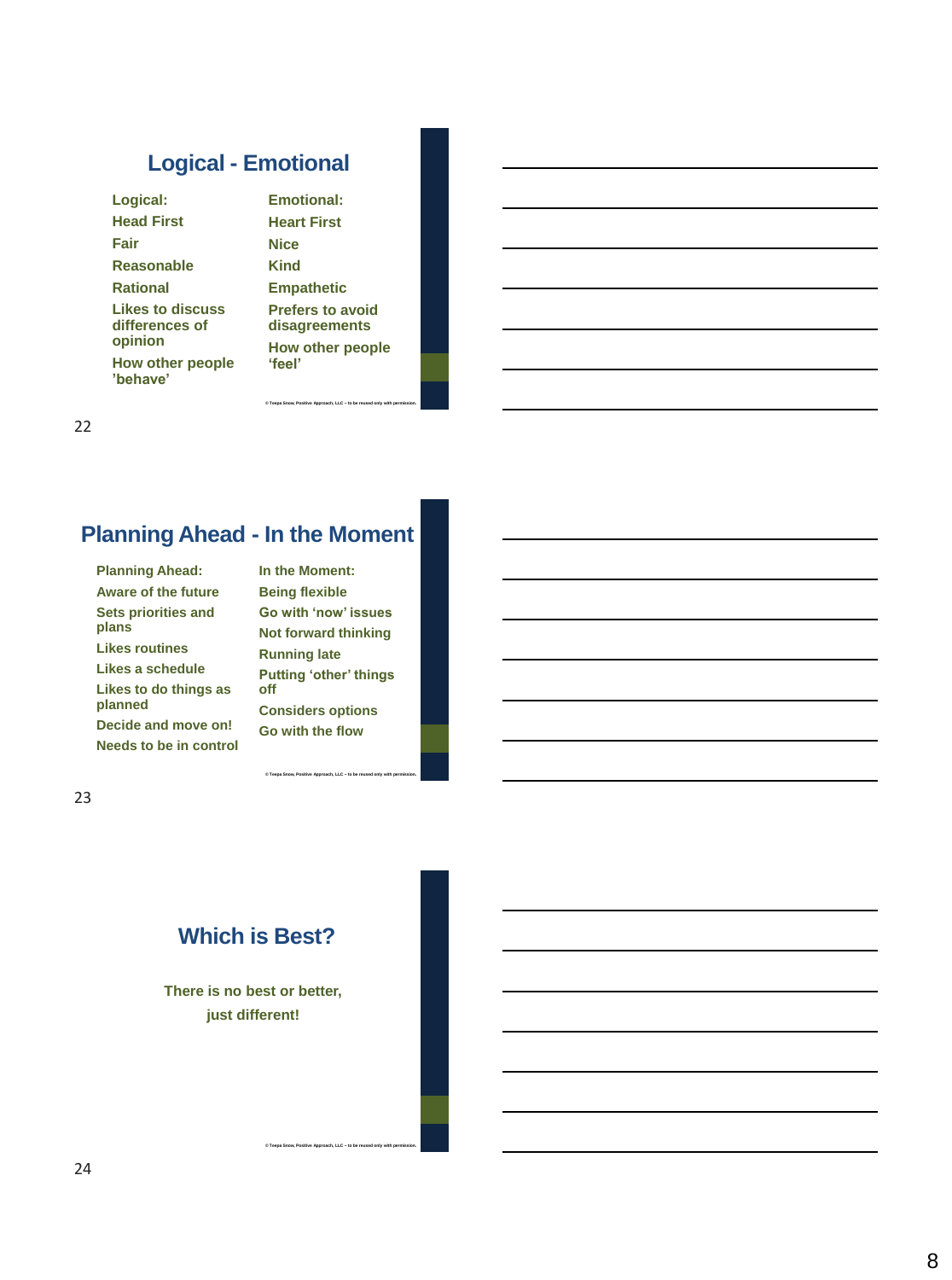# **The Second Piece of the Puzzle:**

**The Level and Type of Dementia**

25

### **So, What is Dementia?**

**© Teepa Snow, Positive Approach, LLC – to be reused only with permission.**

**© Teepa Snow, Positive Approach, LLC – to be reused only with permission.**

- **It is not part of normal aging! It is a disease!**
- **It is more than just forgetfulness, which is part of normal aging**
- **It makes independent life impossible, eventually**
- **It changes everything over time**
- **It is not something the person can control**
- **It is not always the same for every person**
- **It is not a mental illness**
- **It is real**
- **It is hard at times**

26

# **What is Dementia?**

**It is both a chemical change in the brain and a structural change in the brain**

### **So…**

**Sometimes they can and sometimes they can't**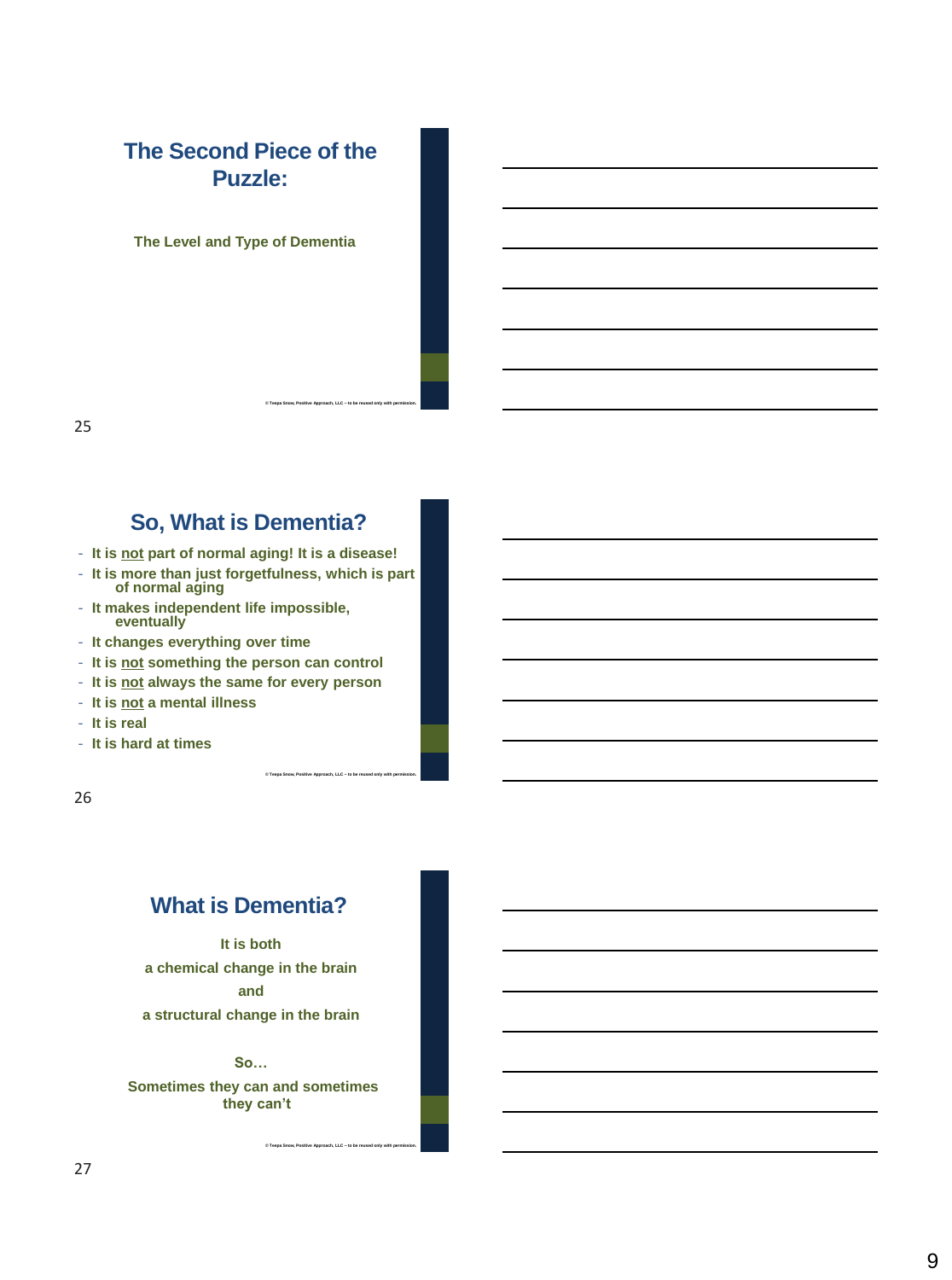

*The person's brain is dying*

**© Teepa Snow, Positive Approach, LLC – to be reused only with permission.**

**© Teepa Snow, Positive Approach, LLC – to be reused only with permission.**

#### 28

### **Four Truths About Dementia:**

- **1. At least 2 parts of the brain are dying: one related to memory and another part**
- **2. It is chronic – can't be fixed**
- **3. It is progressive – it gets worse**
- **4. It is terminal – it will kill, eventually**

29



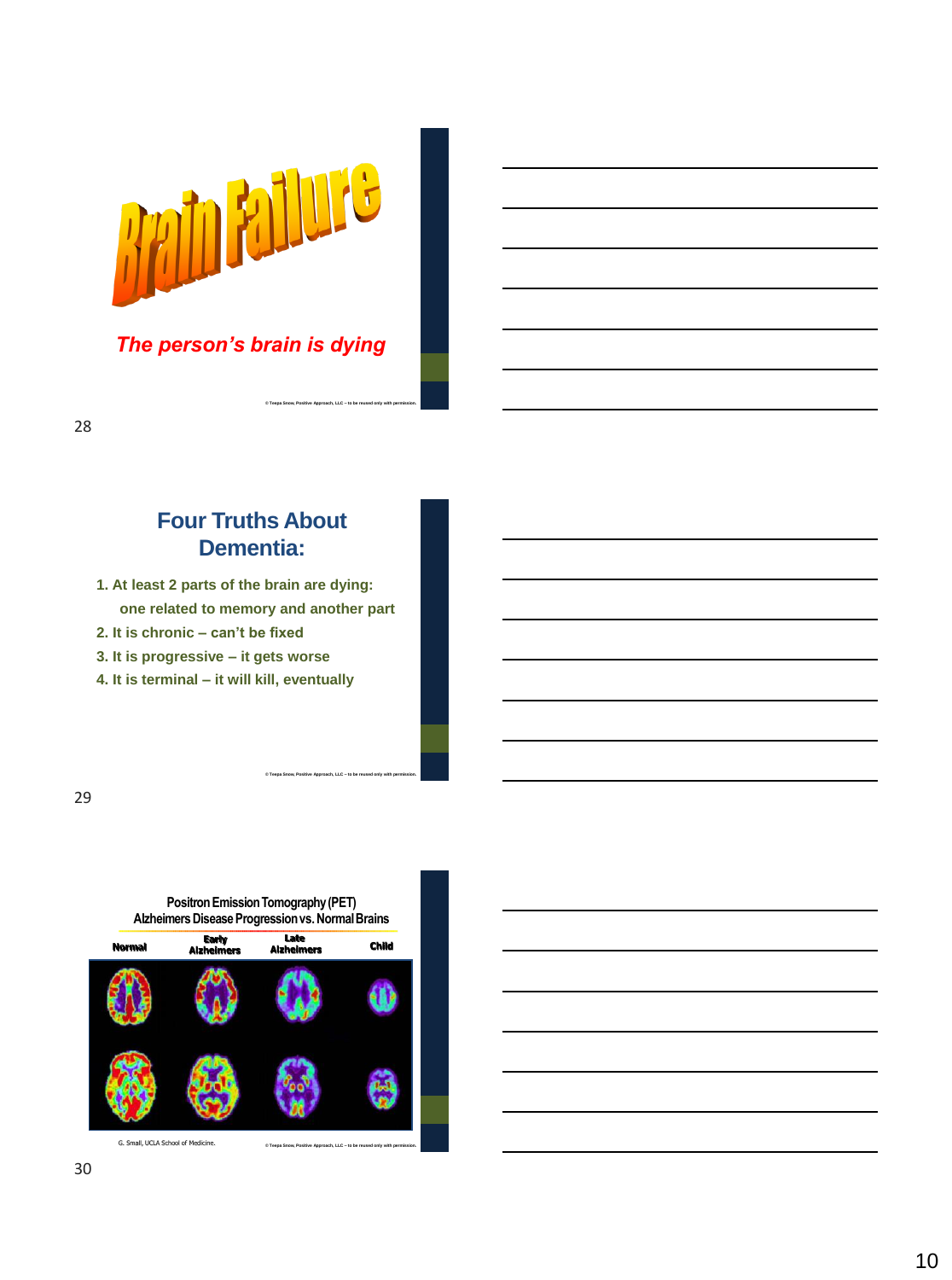



31



**Learning and Memory Center: Hippocampus: Big Change**

**© Teepa Snow, Positive Approach, LLC – to be reused only with permission.**

**© Teepa Snow, Positive Approach, LLC – to be reused only with permission.**

32



**Understanding Language – Big Change**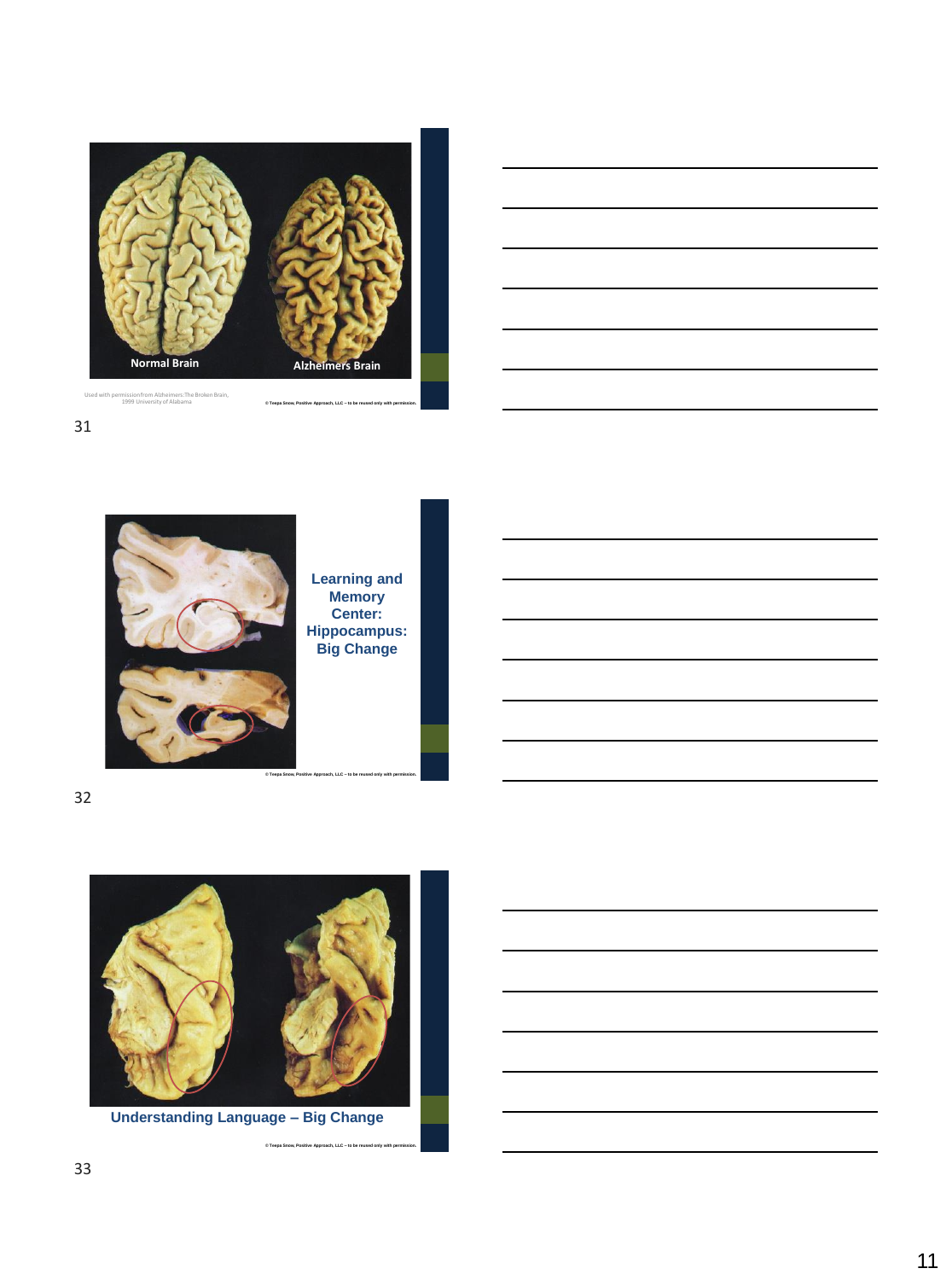

**Hearing Sound – Not Changed**

 $\odot$  Teepa S



**Sensory Strip Motor Strip White Matter Connections Big Changes**

**Automatic Speech Rhythm – Music Expletives: Preserved**

**Formal Speech and Language Center: Huge Changes**





**Executive Control Center:** Emotions Behavior **Judgment** Reasoning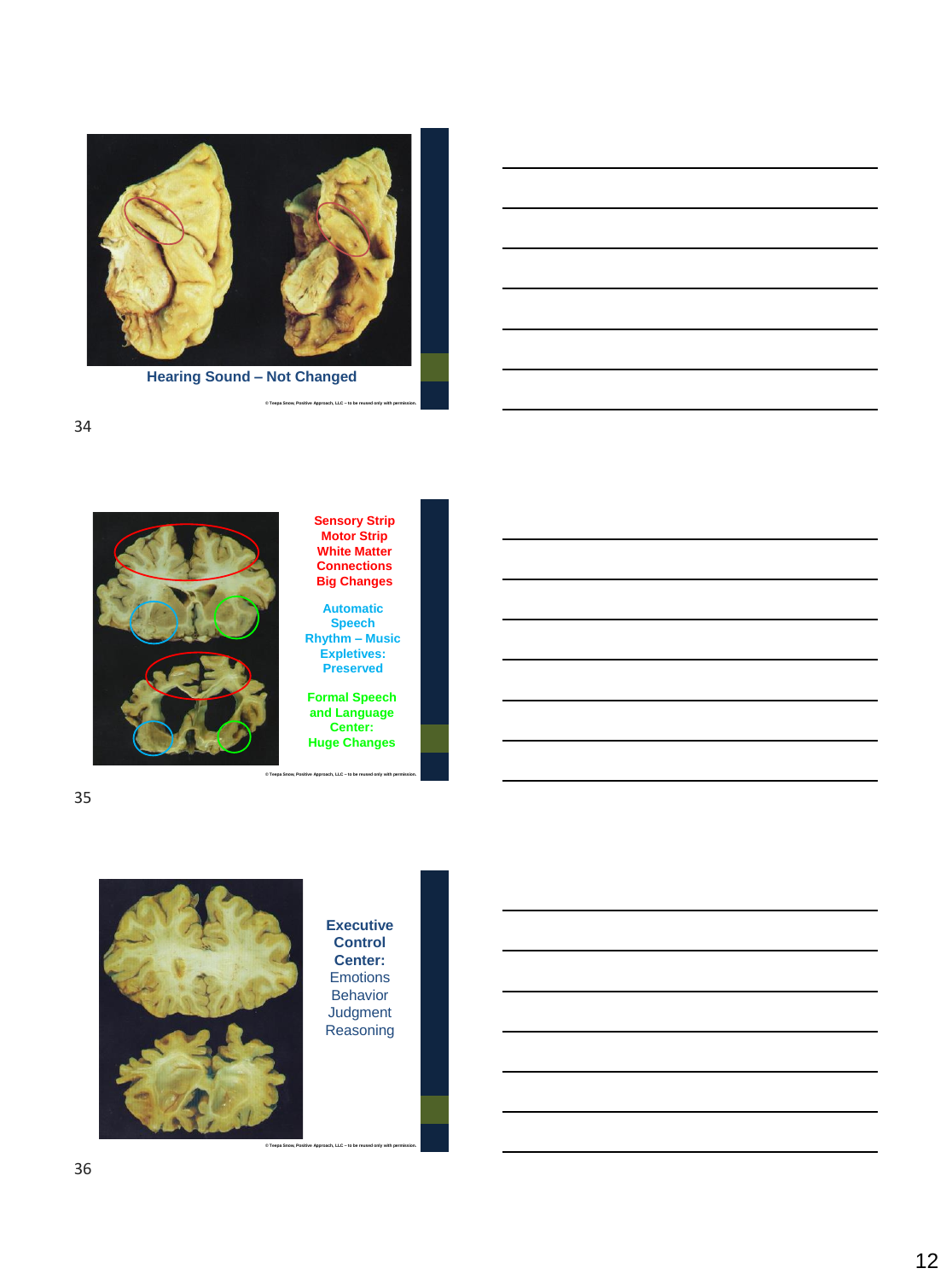









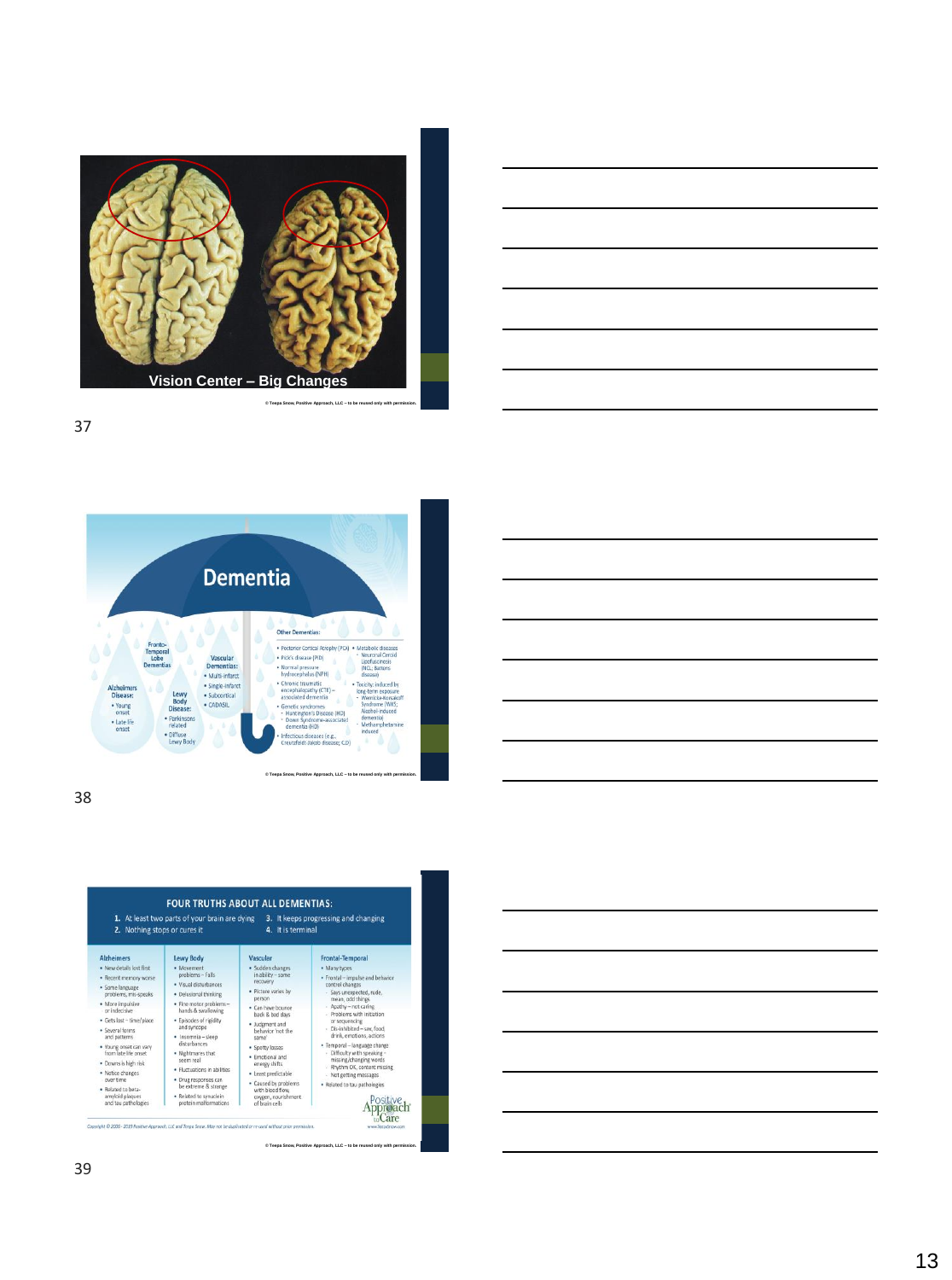# **Dementia does not equal Alzheimers does not equal Memory Problems**

### **Alzheimers:**

**© Teepa Snow, Positive Approach, LLC – to be reused only with permission.**

**© Teepa Snow, Positive Approach, LLC – to be reused only with permission.**

- **New information lost**
- **Recent memory worse**
- **Problems finding words**
- **Misspeaks**
- **More impulsive or indecisive**
- **Gets lost**
- **Notice changes over 6 months – 1 year**

41

## **Vascular Dementia:**

- **Sudden changes**
- **Picture varies by person**
- **Can have good and bad days**
- **Judgment and behavior 'not the same'**

- **Spotty losses**
- **Emotional and energy shifts**
- **3-30 year duration**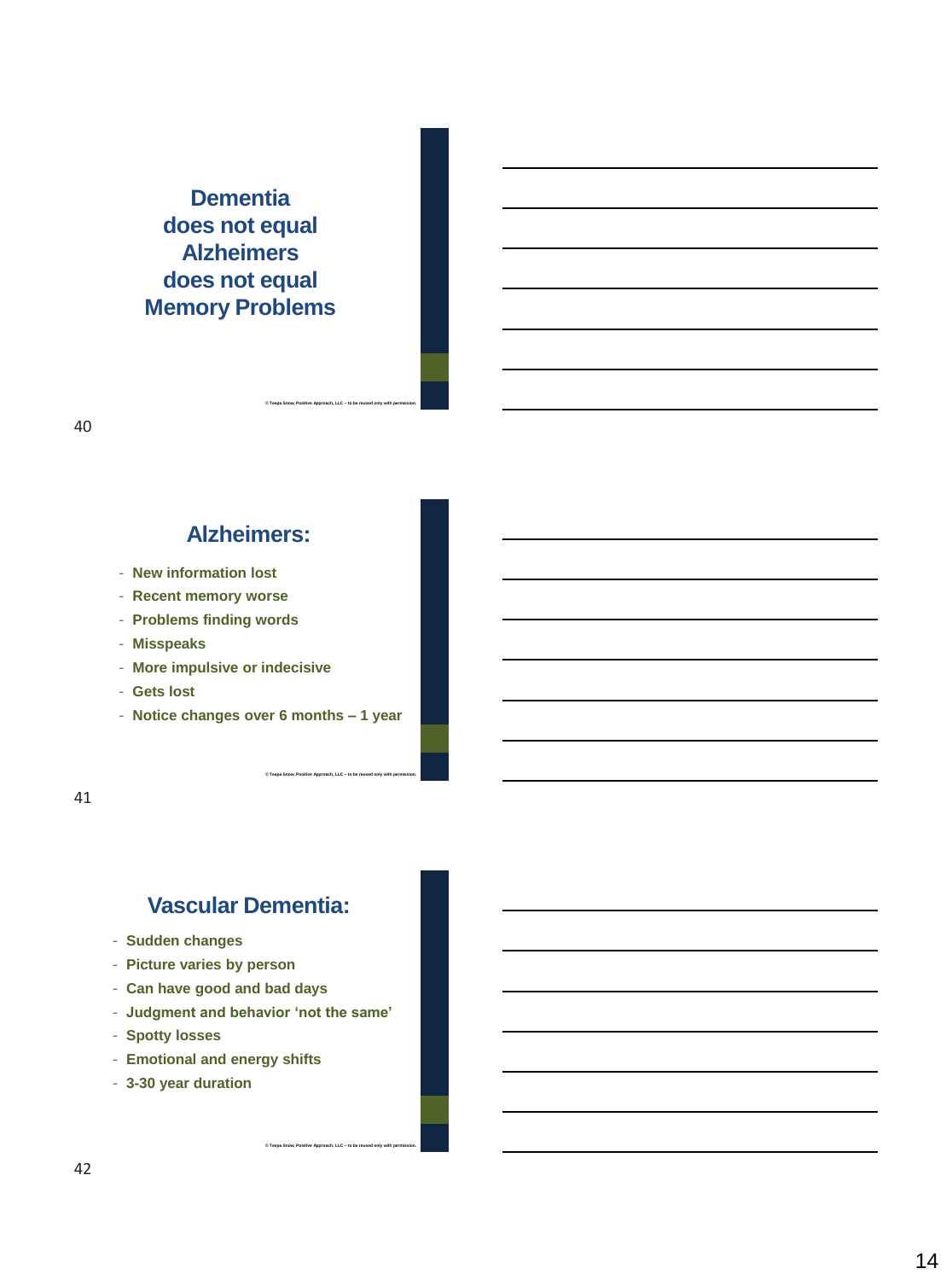### **Lewy Body Dementia:**

- **Movement problems, falls**
- **Visual hallucinations**
- **Fine motor problems: hands, swallowing**
- **Episodes of rigidity and syncopy**
- **Nightmares or insomnia**
- **Fluctuations in abilities**
- **Drug responses can be extreme and strange**

**© Teepa Snow, Positive Approach, LLC – to be reused only with permission.**

**© Teepa Snow, Positive Approach, LLC – to be reused only with permission.**

**© Teepa Snow, Positive Approach, LLC – to be reused only with permission.**

43

### **Fronto-Temporal Dementias:**

- **Many types**
- **Frontal: impulse and behavior control loss**
	- -**Says unexpected, rude, mean, odd things to others**
	- -**Disinhibited about food, drink, sex, emotions, actions**

-**Becomes 'stuck' or obsessed about 'things'**

- **-Temporal: language loss**
	- -**Can't speak or get words out**
	- -**Can't understand what is said, uses nonsense words**

44

### **Progression of Dementia:**

- **What level is the person at?**
- **It changes over time, dementia is not a stable condition**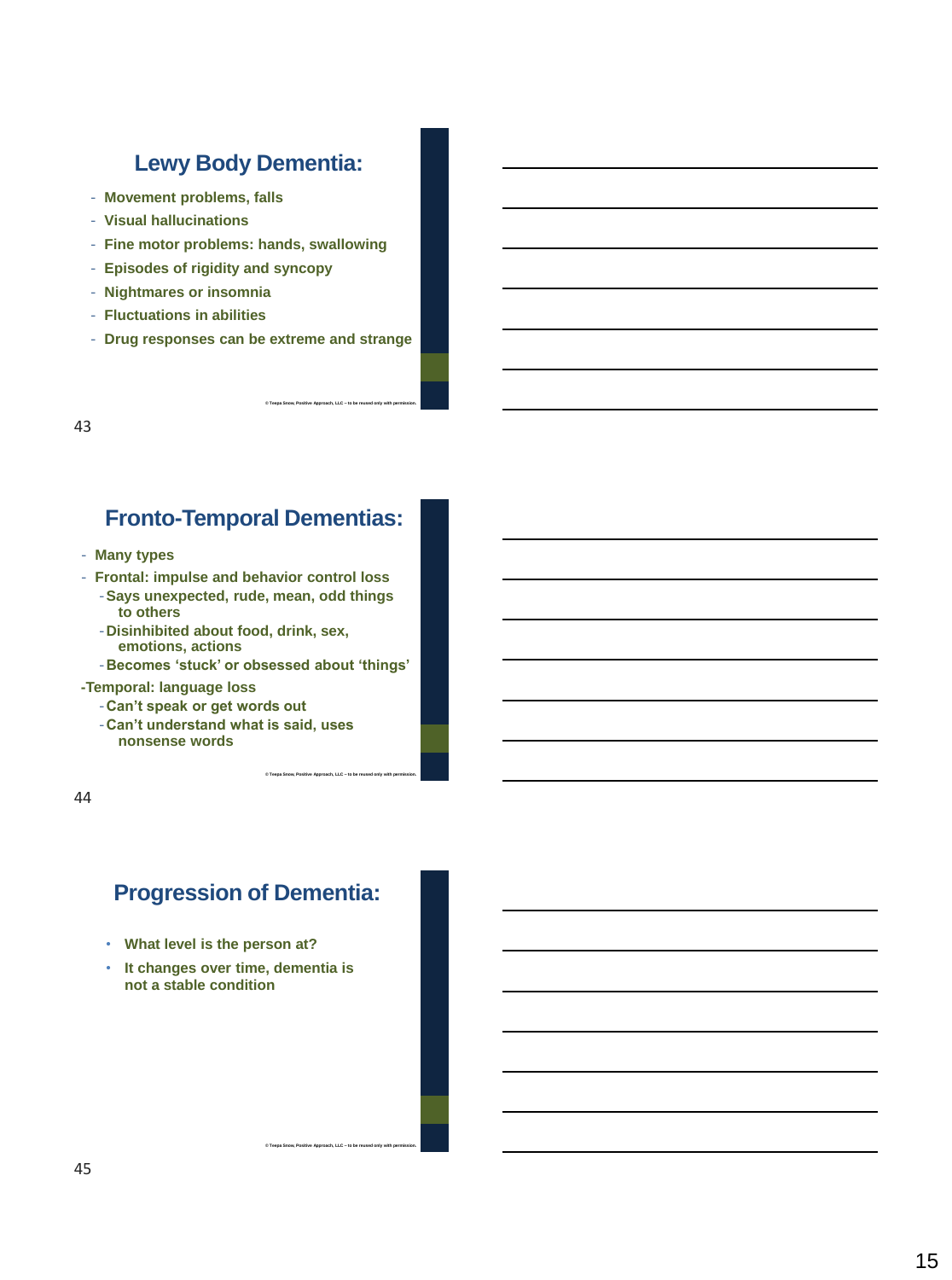# **Progression of Dementia: The GEMS®**

**Sapphires Diamonds Emeralds Ambers Rubies Pearls**



**© Teepa Snow, Positive Approach, LLC** 

**© Teepa Snow, Positive Approach, LLC** 

**– to be reused only with permission.**

### 47

## **Why Use GEMS® States?**

- **Uses familiar concepts to talk about a difficult subject**
- **Focuses on what is valued rather than on a number or amount of 'decline'**
- **Like people, gems are precious and unique, with common characteristics**
- **Allow to us to get beyond the words 'dementia' and 'Alzheimer's'**
- **Opens the door to talking about changes**
- **Allow us to speak in a** "**code**" **to protect dignity**

48

# **Sapphires:**

- **- Us on a good day**
- **- Clear and true to ourselves**
- **- May feel 'blue' over changes**
- **- Can typically choose our behavior**
- **May have other health issues that affect behaviors**
- **Recognize life experiences, achievements and values**
- **Can follow written info and hold onto it**

**© Teepa Snow, Positive Approach, LLC – to be reused only with permission.**

**– to be reused only with permission.**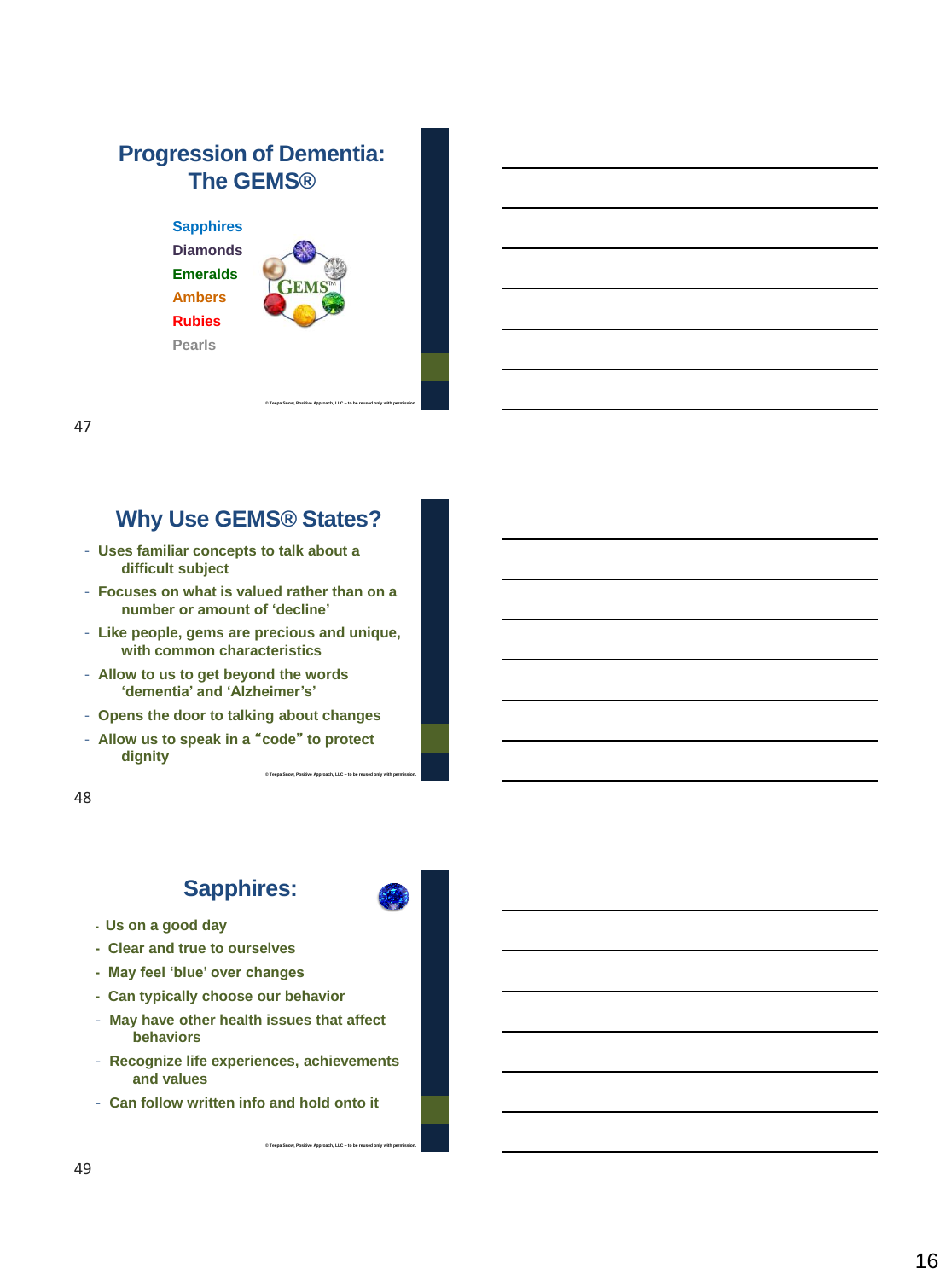### **Diamonds:**

**-Sharp, hard, rigid, inflexible, can cut -Many facets, still often clear, can really shine -Are usually either Joiners or Loners -Can complete personal care in familiar place -Usually can follow simple prompted schedules -Misplace things and can't find them -Resent takeover or bossiness -Notice other people's misbehavior and mistakes -Vary in lack of self-awareness -Use old routines and habits -Control important roles and territories, use refusals**

**© Teepa Snow, Positive Approach, LLC** 

#### 50

### **Emeralds:**



**– to be reused only with permission.**

**– to be reused only with permission.**

-**Changing color**

**-Not as clear or sharp, more vague**

**-On the go, need to 'do'**

**-Flaws may be hidden**

**-Time traveling is common**

**-Are usually Doers or Supervisors**

**-Do what is seen, but miss what is not seen**

**-Must be in control, but not able to do it correctly**

**-Do tasks over and over, or not at all**

#### 51

### **Ambers:**

**© Teepa Snow, Positive Approach, LLC** 

**© Teepa Snow, Positive Approach, LLC – to be reused only with permission.**

-**Amber Alert - Caution!**

**-Caught in a moment**

**-All about sensation and sensory tolerance, easily over or under stimulated**

**-May be private and quiet or public and noisy**

**-No safety awareness**

**-Ego-centric**

**-Lots of touching, handling, tasting, mouthing, manipulating** 

**-Explorers, get into things, invade others' space**

**-Do what they like and avoid what they do not**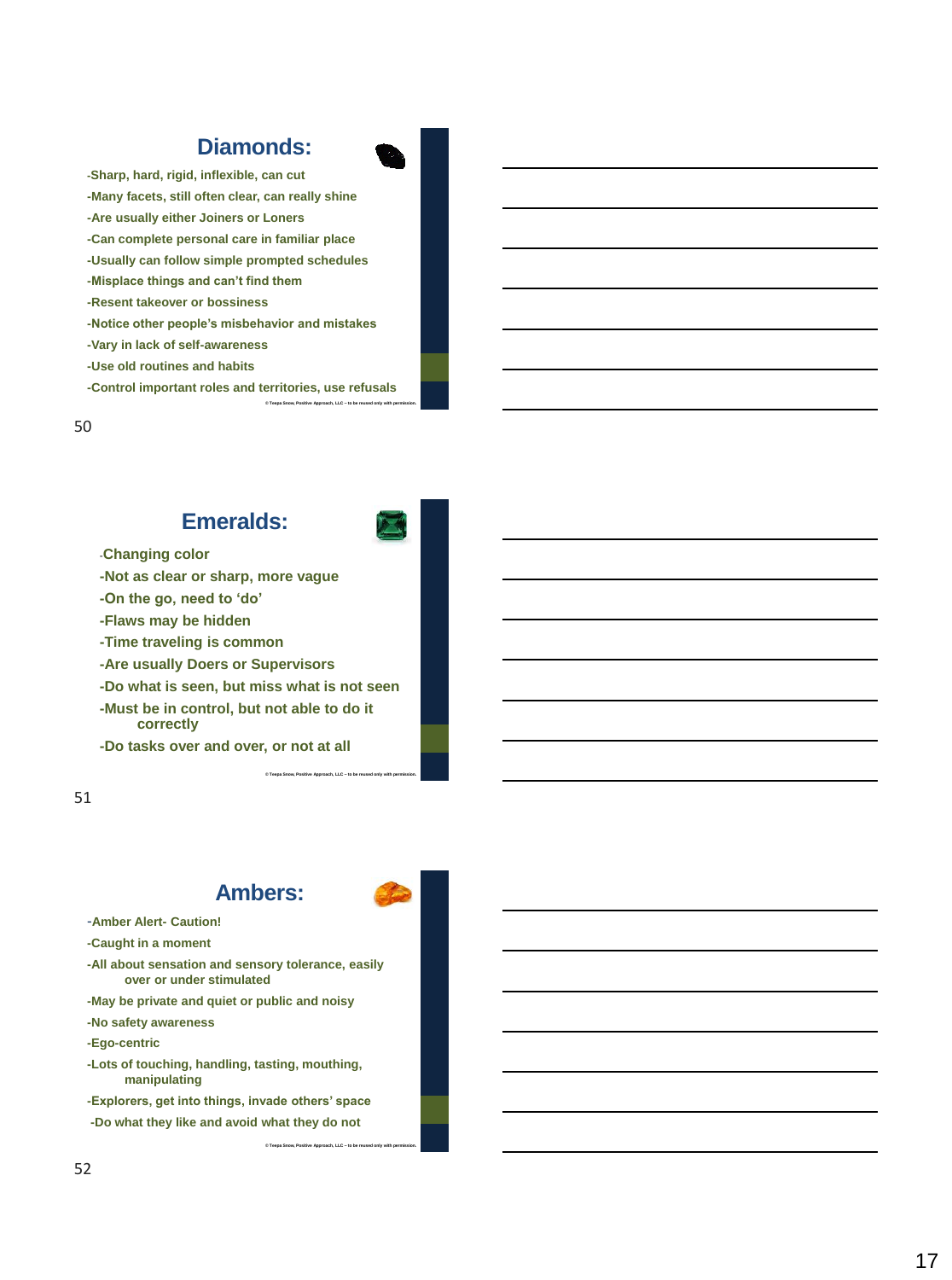### **Rubies:**



-**Hidden depths**

**-Major loss of fine motor finger and mouth skills, but can do gross motor skills like walking, rolling, rocking** 

- **-Comprehension and speech halted**
- **-Wake-sleep patterns very disturbed**
- **-Balance, coordination, and movement losses**
- **-Eating and drinking patterns may change**
- **-Tends toward movement unless asleep**
- **-Follows gross demonstration and big gestures**
- **-Limited visual awareness**
- **-Major sensory changes**

53

### **Pearls:**



**© Teepa Snow, Positive Approach, LLC – to be reused only with permission.**

**© Teepa Snow, Positive Approach, LLC – to be reused only with permission.**

-**Hidden in a shell: still, quiet, easily lost -Beautiful and layered**

- **-Spends much time asleep or unaware**
- **-Unable to move, bed or chair bound, frequently fall forward or to side**
- **-May cry out or mumble often, increases vocalizations with distress**
- **-Can be difficult to calm, hard to connect**
- **-Knows familiar from unfamiliar**
- **-Primitive reflexes**
- **-The end of the journey is near, multiple systems are failing**
- **-Connections between the physical and sensory world are less strong but we are often the bridge**

54

### **The Third Piece of the Puzzle:**

**Other medical conditions Psychological or psychiatric conditions Sensory status: vision, hearing, sense of touch, balance, smell, taste**

**Medications Treatments**

**© Teepa Snow, Positive Approach, LLC – to be reused only with permission.**

### 55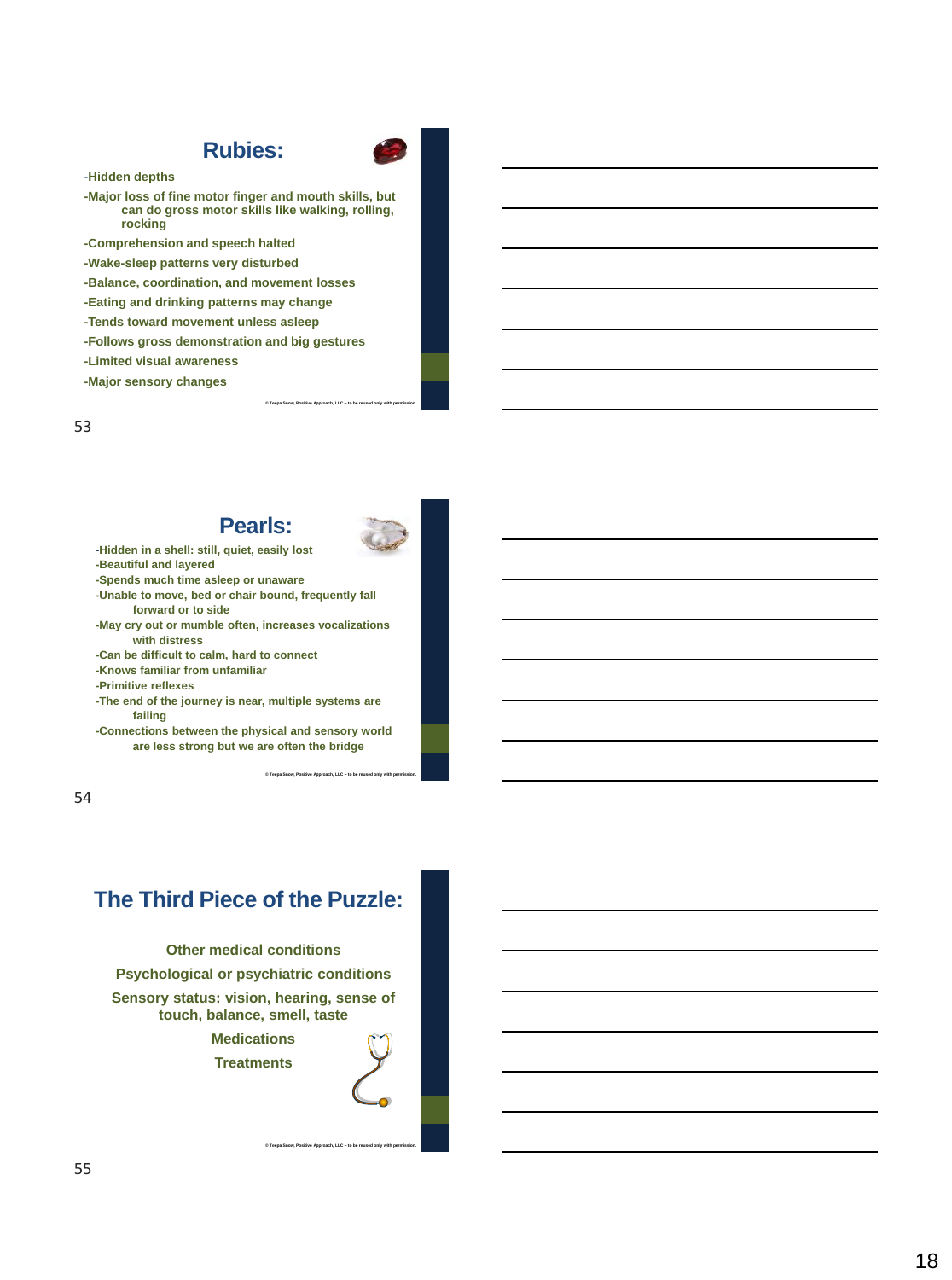### **Health and Illness:**

- **Mobility problems?**
- **Pain?**
- **Sensory problems?**
- **Mental health issues?**
- **Other diagnoses of importance?**



**© Teepa Snow, Positive Approach, LLC – to be reused only with permission.**

56

### **What Else Could Be Going On?**

- **Another medical condition**
- **Medication side-effect**
- **Hearing loss or vision loss**
- **Depression/anxiety**
- **Acute illness**
- **Delirium**
- **Severe but unrecognized pain**
- **Other things**

57

# **Drugs That Treat Symptoms:**

- **Antidepressants**
- **Mood stabilizers**
- **Antipsychotics**
- **Anxiolytics/Benzodiazepines**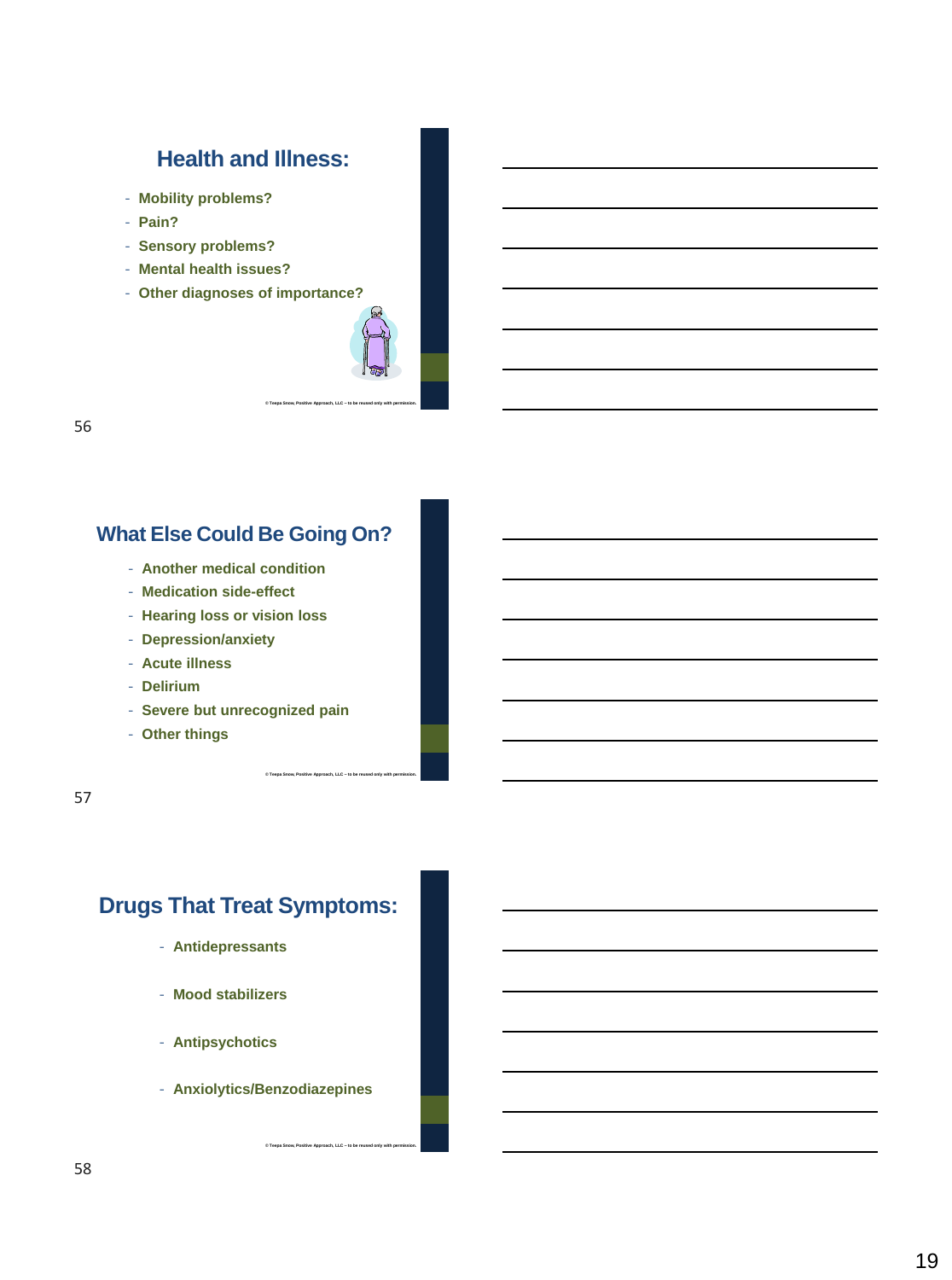# **Drugs That Can Affect Cognition in Elders:**

| Anti-arrhythmic agents<br><b>Antibiotics</b> | <b>Histamine rec</b><br><b>blockers</b> |
|----------------------------------------------|-----------------------------------------|
| Antihistamines -                             | <b>Immunosuppi</b>                      |
| decongestants                                | Muscle relaxa                           |
| <b>Tricyclic antidepressants</b>             | <b>Narcotic anale</b>                   |
| <b>Anti-hypertensives</b>                    | <b>Sedative hypr</b>                    |
| Anti-cholinergic agents                      | Anti-Parkinso                           |
| <b>Anti-convulsants</b>                      | agents                                  |
| <b>Anti-emetics</b>                          |                                         |
|                                              |                                         |

**Righter ressants Ints Narcotic analgesics Notics nian** 

**© Teepa Snow, Positive Approach, LLC – to be reused only with permission.**

**© Teepa Snow, Positive Approach, LLC – to be reused only with permission.**

**© Teepa Snow, Positive Approach, LLC – to be reused only with permission.**

*Washington Manual Geriatrics Subspecialty Consults* edited by Kyle C. Moylan (pg 15) – published by Lippencott, Wilkins & Williams , 2003

59

# **The Fourth Piece of the Puzzle:**

**The Environment: Physical Sensory Social**



60

# **Supportive Environments:**

**Include Two Factors:** -**What you like** -**What's good for you**

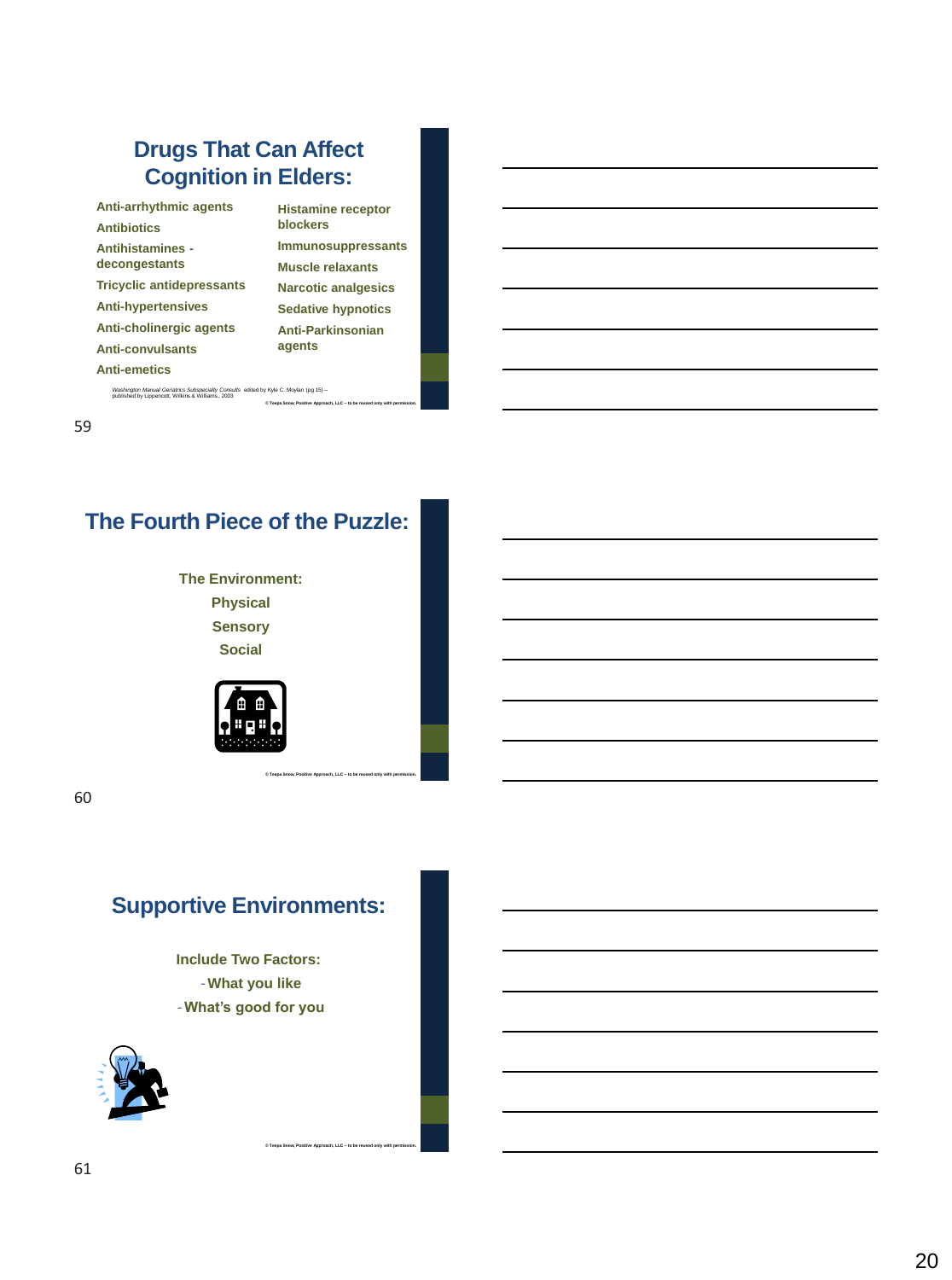# **The Supportive Sensory Environment:**

- **What you See**
- **What you Hear**
- **What you Feel**
- **What you Smell**
- **What you Taste**

62

### **Supportive Environments: The 3 Positive P's**

**© Teepa Snow, Positive Approach, LLC – to be reused only with permission.**

**© Teepa Snow, Positive Approach, LLC – to be reused only with permission.**

**1. Physical Environment**

**2. People: the ways they act and respond**

### **3. Programming**

**Find a balance, not too much or too little**

63

### **The Fifth Piece of the Puzzle:**

**People and Their Behaviors -Care Partners -Family Members -Friends -You!**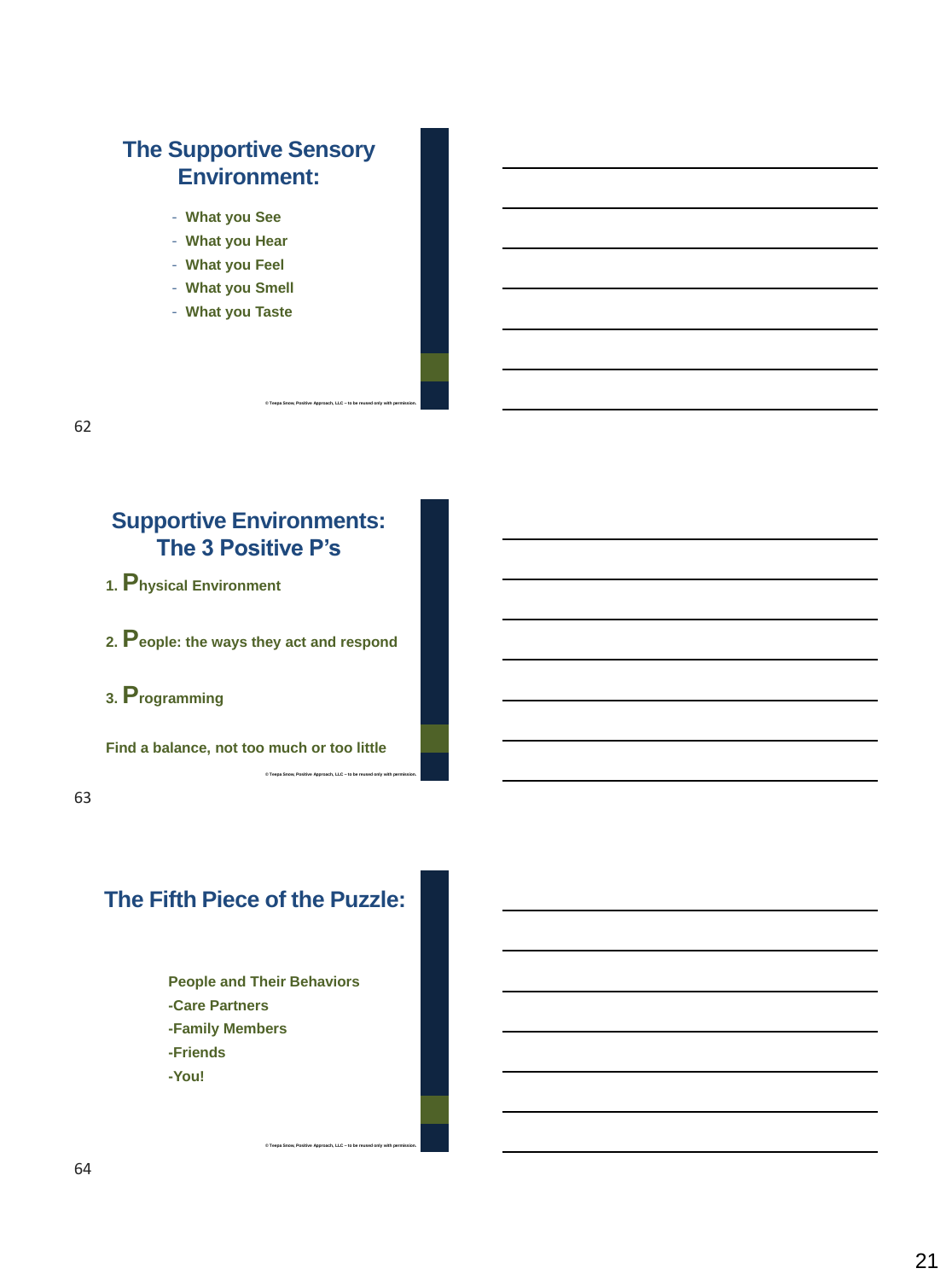### **What Shouldn't We Do?**

- **Argue**
- **Make up stuff that is not true**
- **Ignore problem behaviors**
- **Try a possible solution only once**
- **Give up**
- **Let them do whatever they want to**

**© Teepa Snow, Positive Approach, LLC – to be reused only with permission.**

**© Teepa Snow, Positive Approach, LLC – to be reused only with permission.**

- **Force them to do things**

### **So What Should We Do?**

**Remember who has the healthy brain!**

66

# **How Can We Help Better?**

**It all starts with your approach!**

**Be a Care Partner, not a Care Giver!**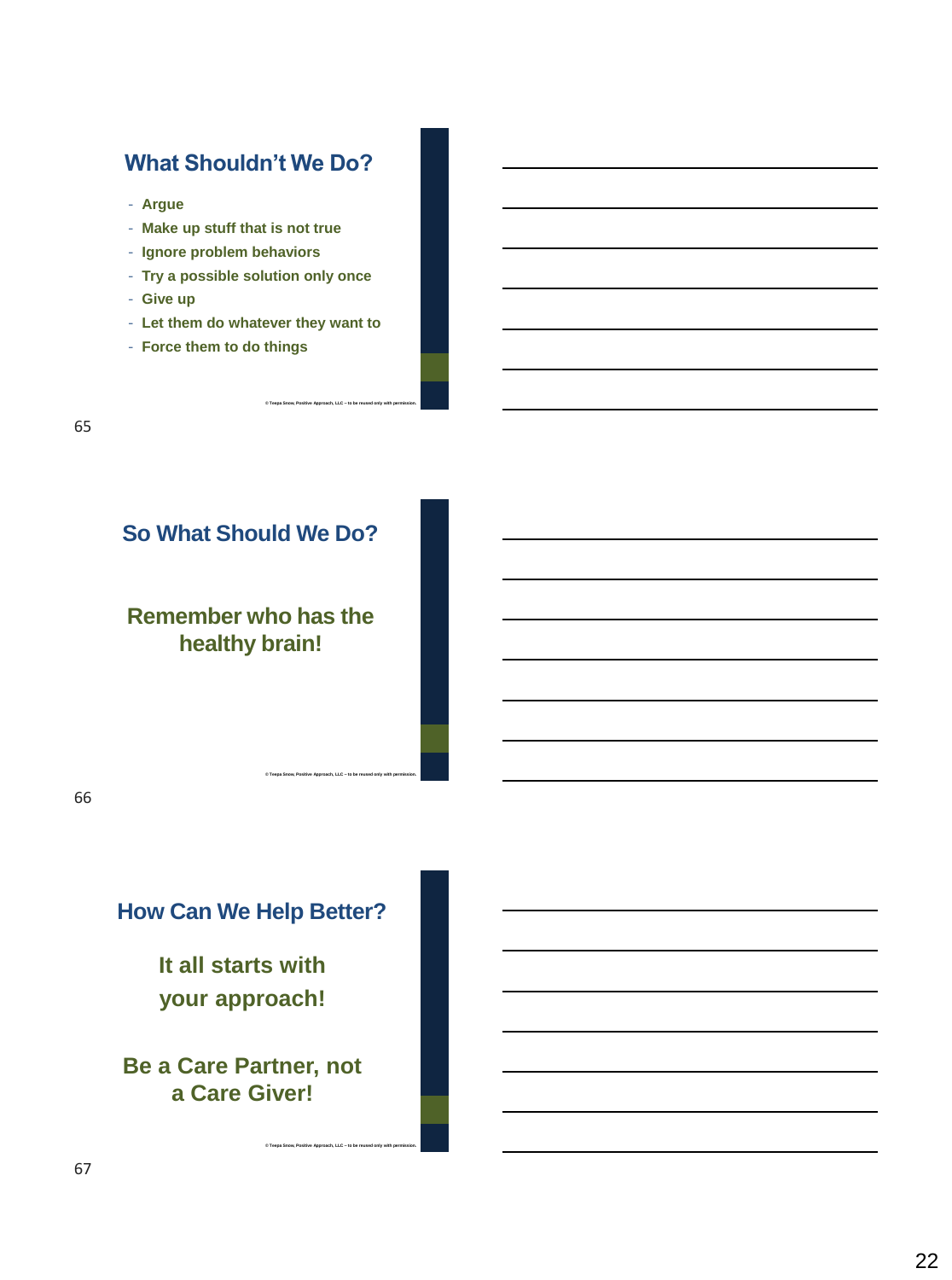### **Key Care Partner Skills:**

- **Greet before you treat**
- **Build a 'team'**
- **Give cues in a specific sequence**
- **Respect space and the person**
- **Wait for a response before going on**
- **Do one thing at a time**
- **Stop and back off if it isn't working**
- **Try something different as you approach**

**© Teepa Snow, Positive Approach, LLC – to be reused only with permission.**

# **Before You Try to Get the Person to 'Do Something,' First Get Connected:**

**Make a Great First Impression Say Something Nice Form a Positive Relationship!**

69

### **Positive Physical Approach**™



**© Teepa Snow, Positive Approach, LLC – to be reused only with permission.**

- **Pause at edge of public space (6 feet)**
- **Greet with your open hand next to your face, smile**
- **Call the person by name, if possible**
- **Move your hand into handshake position**
- **Approach slowly and within visual range**
- **Move from a handshake to Hand-under-Hand®**
- -**Shift into a Supportive Stance alongside them**
- **Get low by standing or kneeling, but don't lean in**

**© Teepa Snow, Positive Approach, LLC – to be reused only with permission.**

- **Make a connection and wait for their response**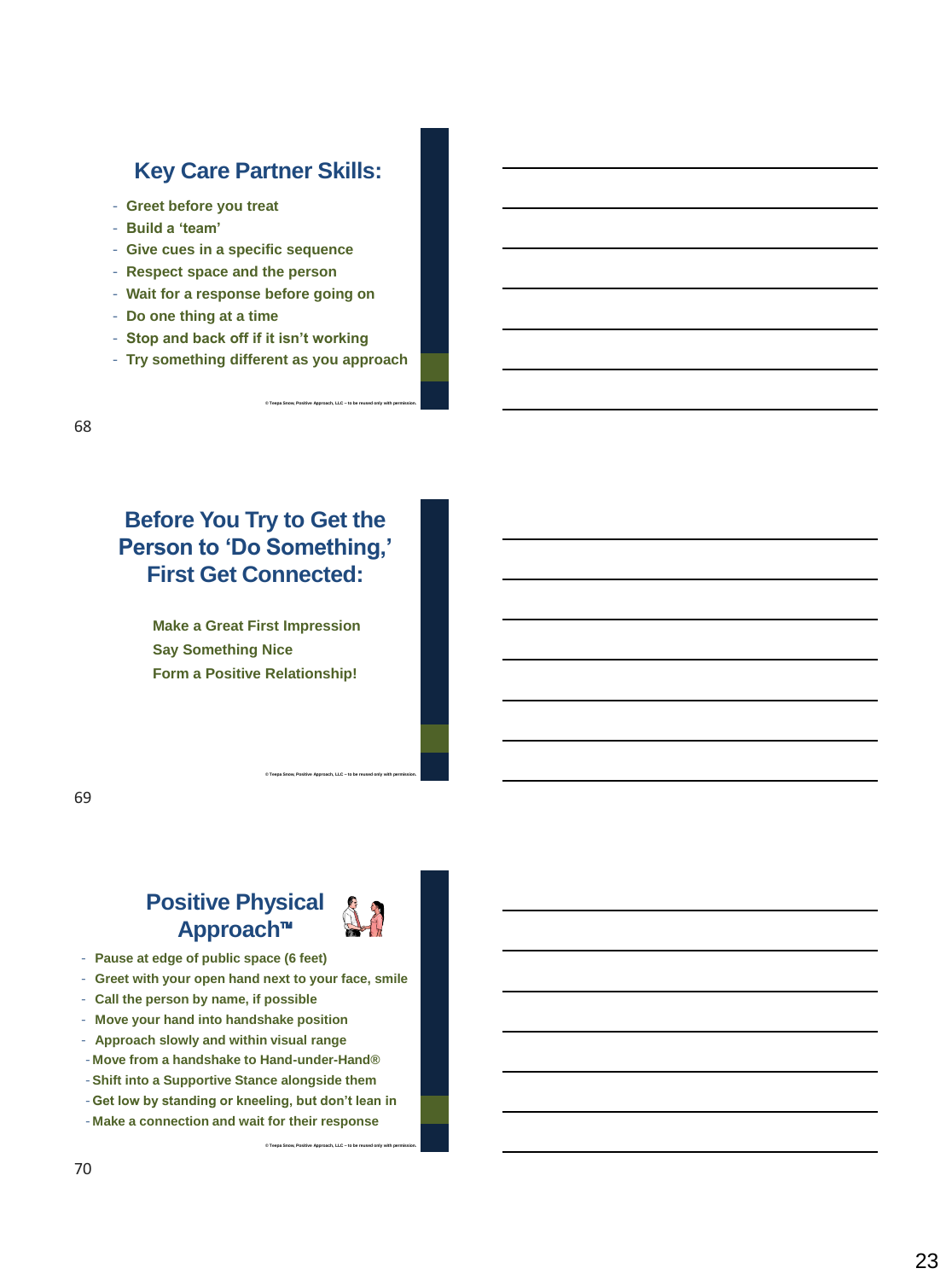# **Then Connect Emotionally:**

- **Make a connection**
- **Offer your name: "I'm (name) and you are…?"**
- -**Offer a shared background: "I'm from (place) and you're from…?"**
- -**Offer a positive personal comment: "You look great in that!" or "I love that color on you."**

**© Teepa Snow, Positive Approach, LLC – to be reused only with permission.**

**© Teepa Snow, Positive Approach, LLC – to be reused only with permission.**

71

# **Then Get it Going!**

- **Give simple and short information**
- **Offer concrete choices**
- **Ask for the person for their help**
- **Ask the person to try**
- **Break the task down to single steps at a time**

72

# **Give Simple Information:**

- **Use a Visual Cue (gesture/point) combined with a Verbal Cue:**
	- **-"It's about time for… "**
	- **-"Let's go this way…"**
	- **-"Here are your socks…"**
- **Don't ask questions you don't want to hear the answer to!**

- **Acknowledge the response/reaction to your information**
- **Limit your words and keep it simple**
- **Wait!!!!**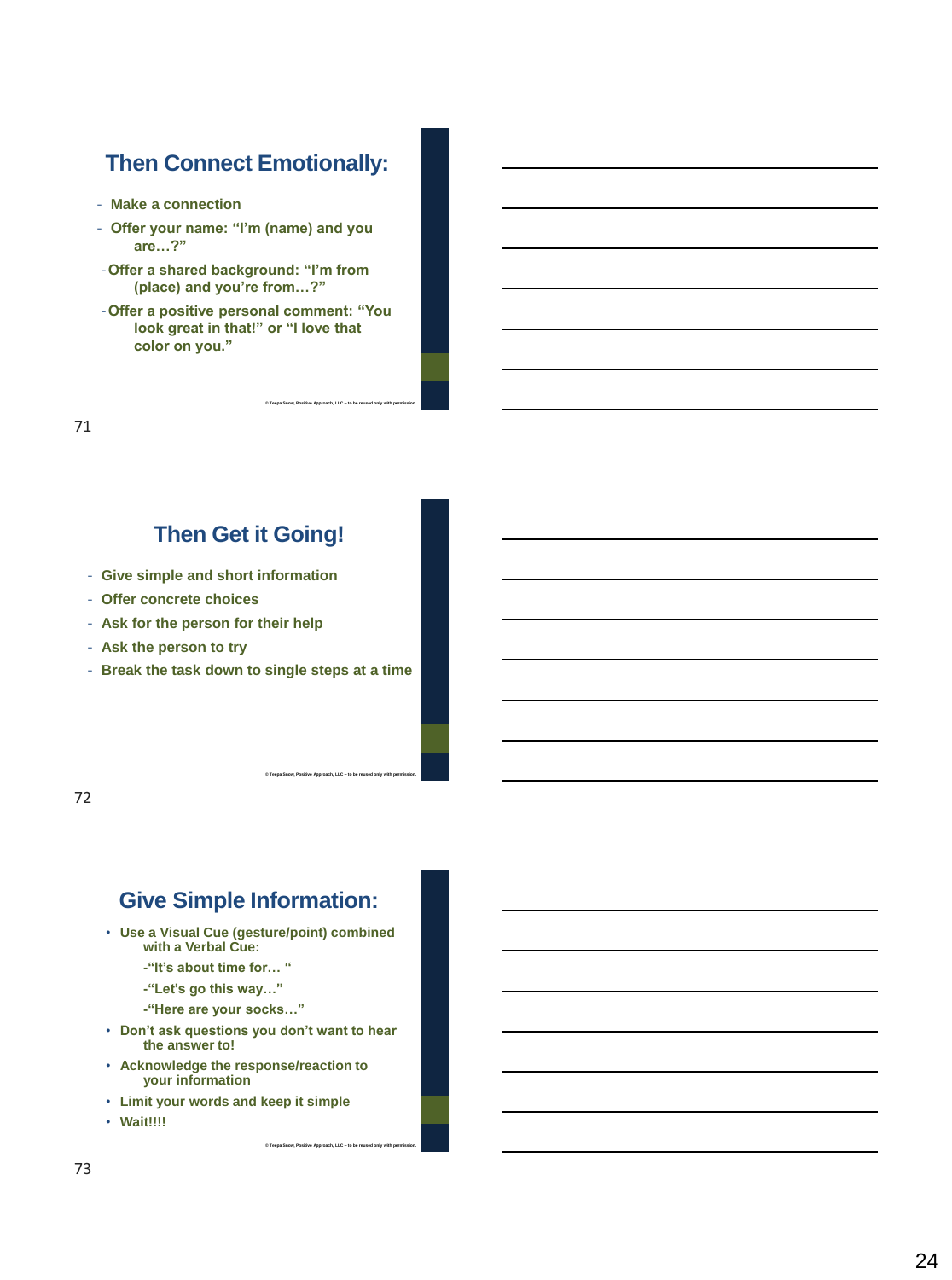# **Visual Cues:**

• **Signs**

- **Pictures**
- **Props/objects**
- **Gestures**
- **Facial expressions**

**© Teepa Snow, Positive Approach, LLC – to be reused only with permission.**

**© Teepa Snow, Positive Approach, LLC – to be reused only with permission.**

• **Demonstrations**

### **Verbal Cues:**

- **Keep it simple and short**
- **Directed**
- **Matched to visual cues**

75

# **Touch Cues:**

- **Touching a body part**
- **Handing the person an item**
- **Using Hand-under-Hand® assistance**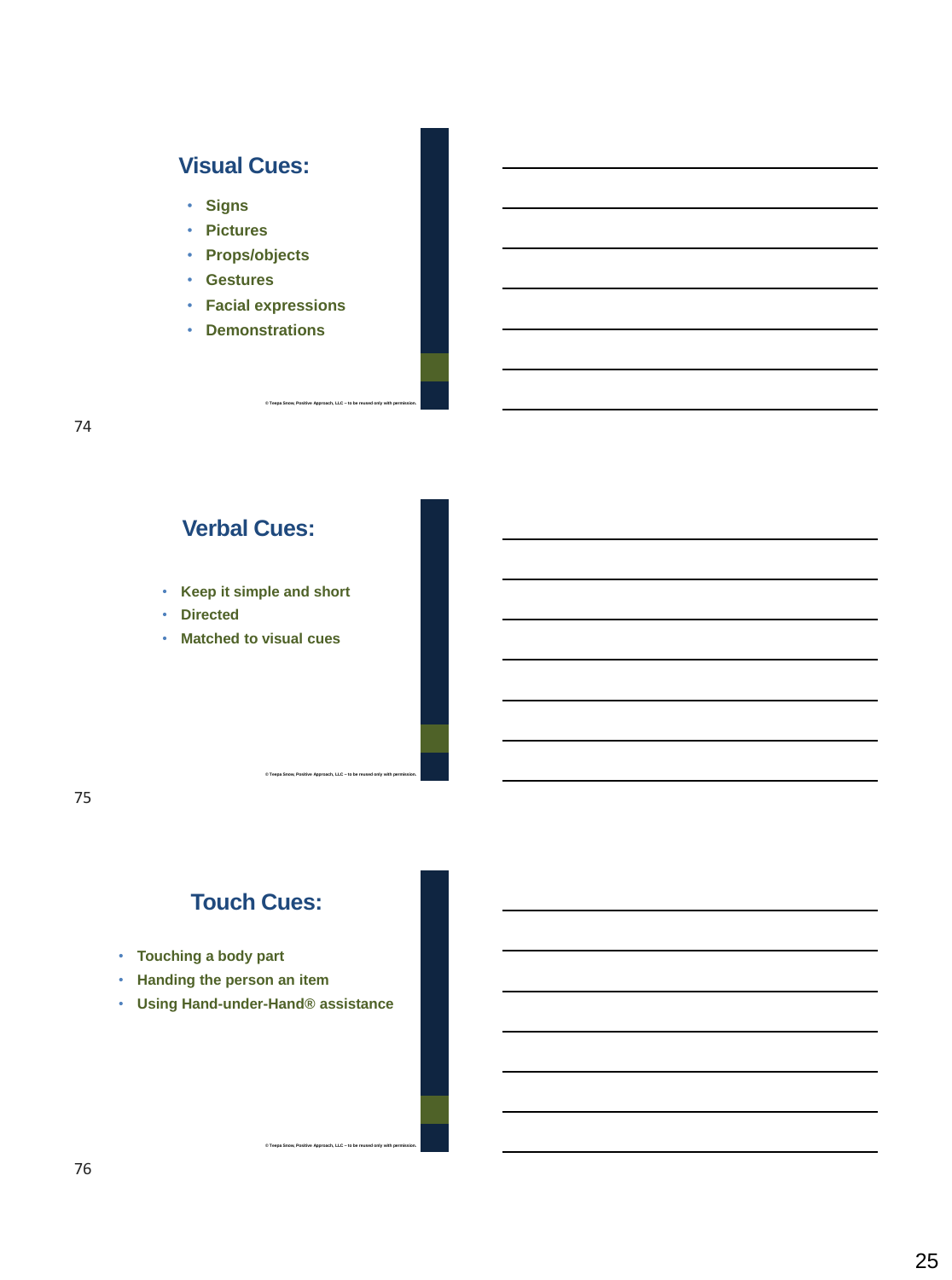# **Five Ways to Say**  "**I Am Sorry!**"

- **I'm sorry, I was trying to help**
- **I'm sorry I made you feel (emotion: angry, irritated, frustrated, sad, isolated….)**
- **I'm sorry I made you feel (intellectual capacity or relationship unequal: like a child, stupid, like an idiot…)**
- **I'm sorry that happened, it shouldn't have**

**© Teepa Snow, Positive Approach, LLC – to be reused only with permission.**

- **I'm sorry, this is hard!** 

77



78

# **The Sixth Piece of the Puzzle:**

**The Day and How it All Fits Together:**

**Daily routines and programming Filling the day with valued engagement GEMS® state programming**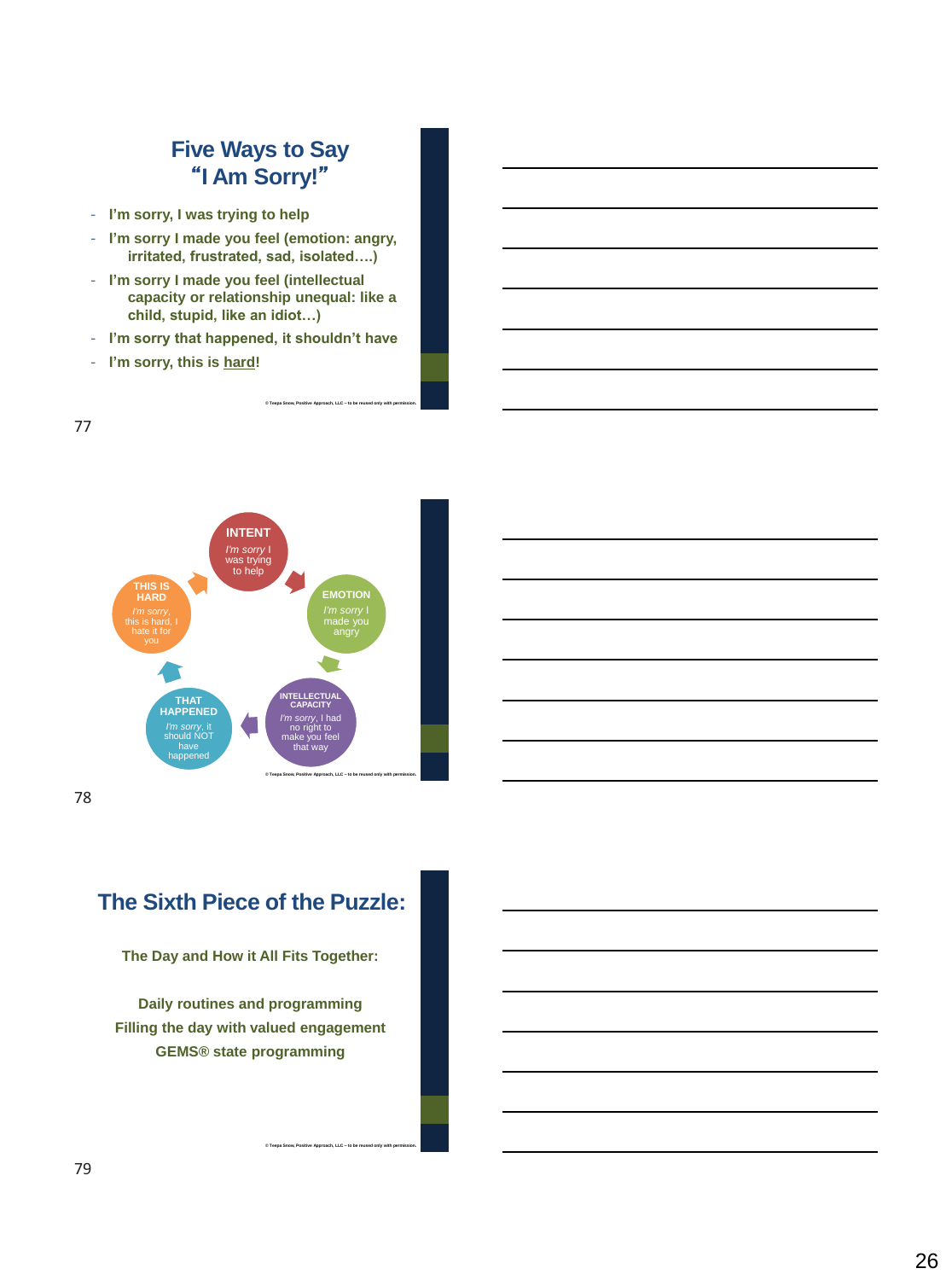### **Examples of Meaningful Activities:**

- **Productive Activities: sense of value and purpose**
- **Leisure Activities: having fun and interacting**
- **Self -Care and Wellness: personal care of body and brain**
- **Restorative Activities: re -energize and restore spirit**

80

# **Productive Activities:**

**Helping another person Helping staff Completing community tasks Making something Sorting things Fixing things Building things Organizing things Caring for things**

**Counting things Folding things Marking things Cleaning things Taking things apart Moving things Cooking/baking Setting up or breaking down Other ideas**

**© Teepa Snow, Positive Approach, LLC** 

**– to be reused only with permission.**

**© Teepa Snow, Positive Approach, LLC** 

**– to be reused only with permission.**

81

### **Leisure Activities:**

| <b>Active:</b>          | Passive:                    |
|-------------------------|-----------------------------|
| <b>Socials</b>          | <b>Entertainers</b>         |
| <b>Sports</b>           | Sport program/event         |
| <b>Games</b>            | <b>Presenters</b>           |
| <b>Dancing</b>          | <b>Lobby sitting</b>        |
| <b>Singing</b>          | <b>TV programs: watched</b> |
| Visiting                | <b>Activity watchers</b>    |
| <b>Hobbies</b>          | <b>Being done to</b>        |
| Doing, Talking, Looking |                             |

**© Teepa Snow, Positive Approach, LLC** 

**– to be reused only with permission.**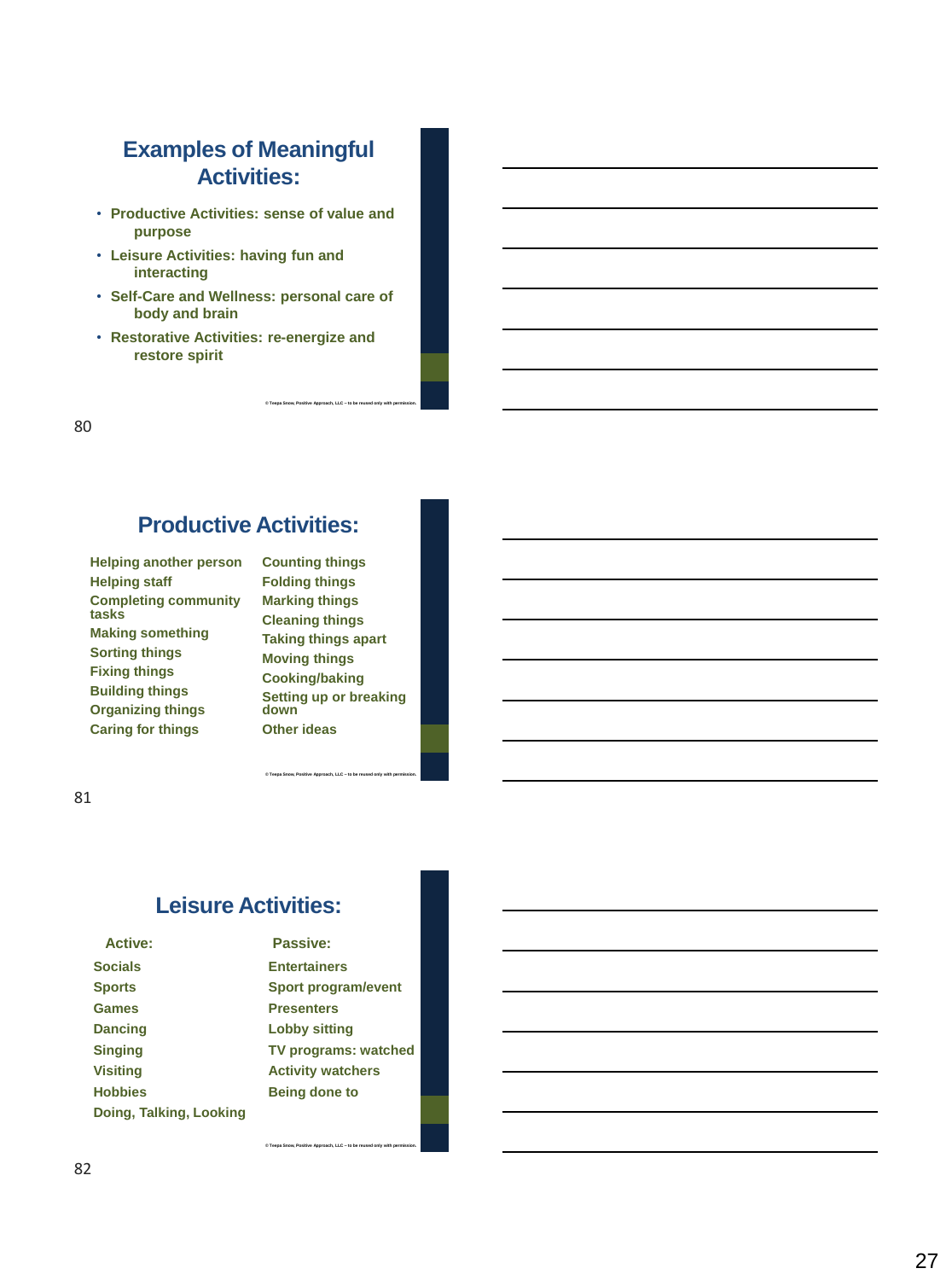### **Self -Care and Wellness Activities:**

#### **Cognitive: Physical:**

- **Table top tasks:**
- **Matching, sorting, organizing, playing**
- **Table top games:**
- **Cards, board games, puzzles**
- **Group games:**
- **Categories, crosswords, word play, old memories**

**Exercise Walking Strengthening tasks Coordination tasks Balance tasks Flexibility tasks Aerobic tasks Personal care tasks**

**– to be reused only with permission.**

**© Teepa Snow, Positive Approach, LLC** 

#### 83

# **Rest and Restorative Activities:**

**Sleep, naps Listen to quiet music with lights dimmed Look at the newspaper Look at a calm video on TV screen Rock in a chair Swing in a porch swing Walk outside Listen to reading from a book of faith**

**Listen to poetry or stories Listen to or attend a worship service Stroke a pet or animal Stroke fabric Get a hand or shoulder massage Get a foot soak and rub Listen to wind chimes Aromatherapy**

**– to be reused only with permission.**

**– to be reused only with permission.**

**© Teepa Snow, Positive Approach, LLC** 

#### 84

### **Teepa's Rules:**

- **Music at least twice a day**
- **Something productive for each Emerald resident**
- **Play with people, but keep it adult, watch for cues**
- **Smooth out transitions**
- **If they can do something, support their doing, don't do to them or for them**
- **Encourage helping and always say thank you!**
- **Respect space preferences: introverts/extroverts**
- **Match sensory experience to preferences: sight, sound, smell, touch, taste**

**© Teepa Snow, Positive Approach, LLC**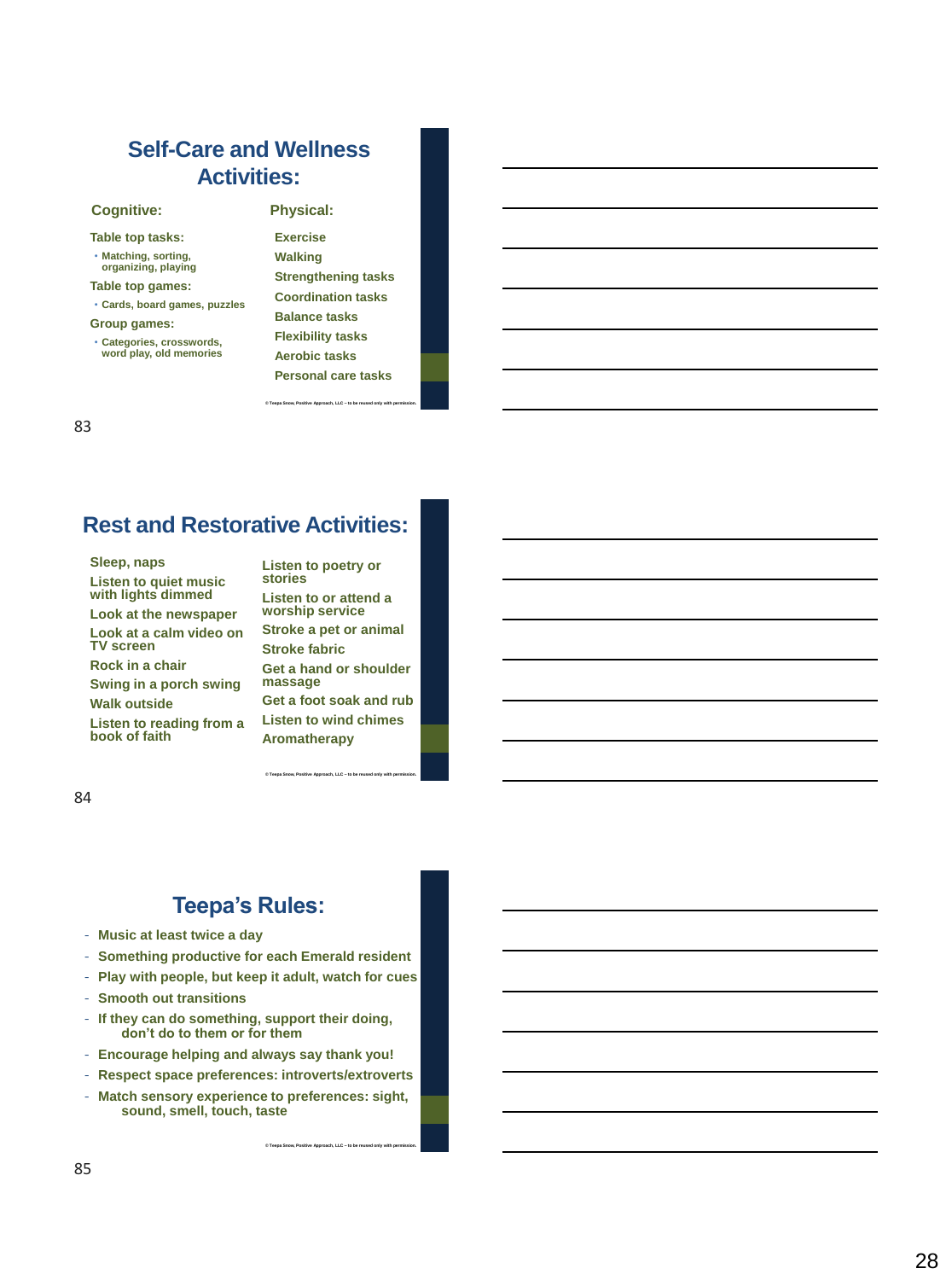**Now that you are aware of the Six Pieces of the Puzzle, reframe 'problem behaviors' as 'unmet needs'**

**Get interested, excited, and be challenged!**

**© Teepa Snow, Positive Approach, LLC** 

**– to be reused only with permission.**



87

86

### **Describe the Behavior:**

- **If possible, get another person to watch or consider recording to investigate**
- **Use objective language to describe the 'behavior'**
- **Investigate what is going on when the 'behavior' is not happening**

**© Teepa Snow, Positive Approach, LLC – to be reused only with permission.**

- **Check it out from all perspectives**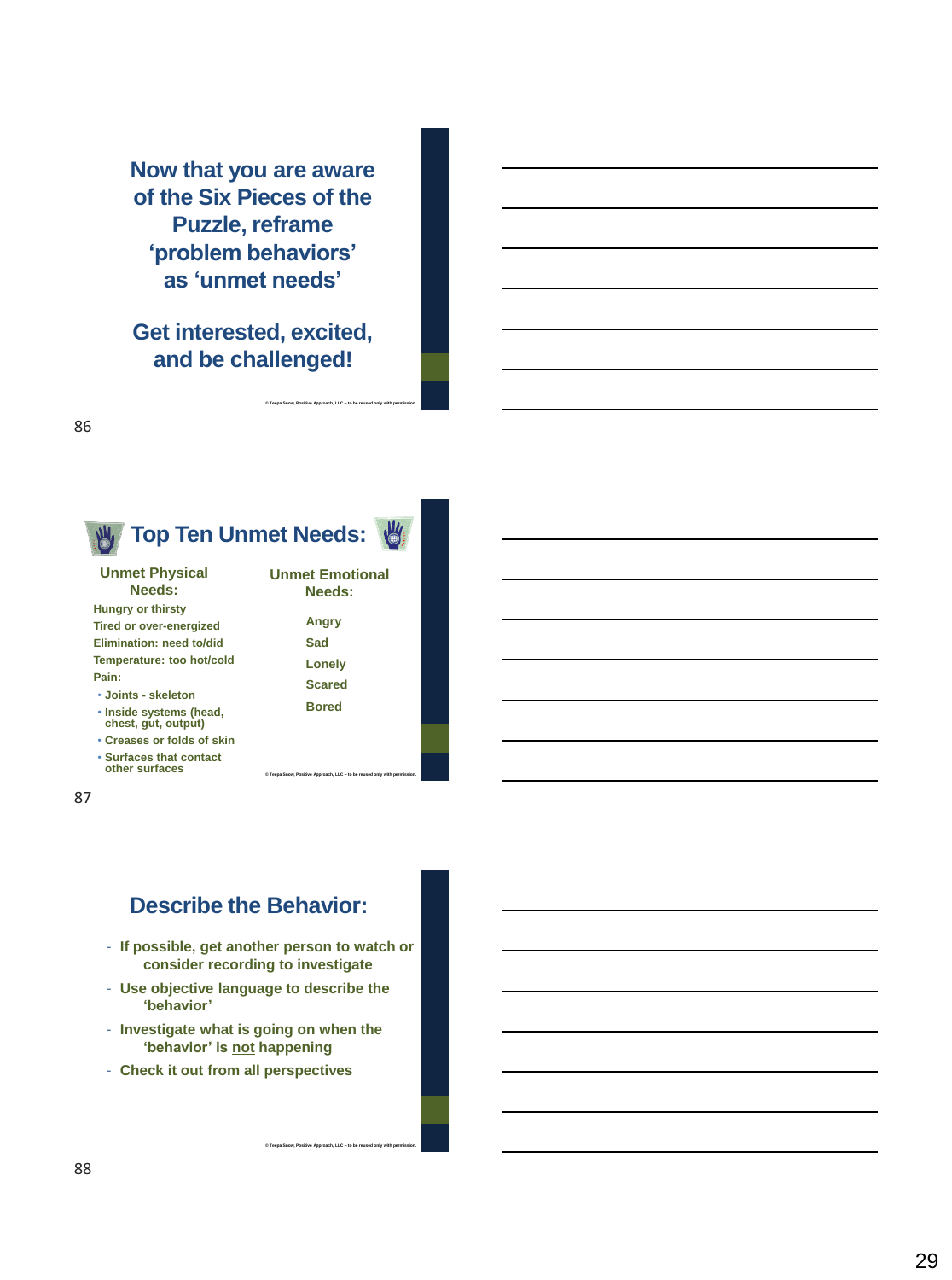# **Investigate Carefully!**

**From Microscope to Telescope:**

- **Use a sensory approach: look, listen, feel, smell, taste, move**
- **Check out the environment**
- **Look at public, personal, intimate space issues**
- **Get in their 'shoes' and position**
- **Pay attention to cues**
- **Look at timing, sequencing, and responses**

**© Teepa Snow, Positive Approach, LLC – to be reused only with permission.**

**© Teepa Snow, Positive Approach, LLC – to be reused only with permission.**

89

### **Build a Team, Don't be a Lone Ranger!**

90

### **Why Do You Need Others?**

- **Life happens 24/7**
- **Six Pieces make it complicated and multi-factorial**
- **The Six Pieces affect everyone, including you**
- **Each person will have a different perspective and information**
- **To optimize positive outcomes, it is best to all:**
	- **Have a common goal and game plan**
	- **Move in a planned, consistent direction**
	- **Check in regularly**
	- **Make adjustments as needed**
	- **Celebrate the "ah-ha" moments, share the "uhohs!"**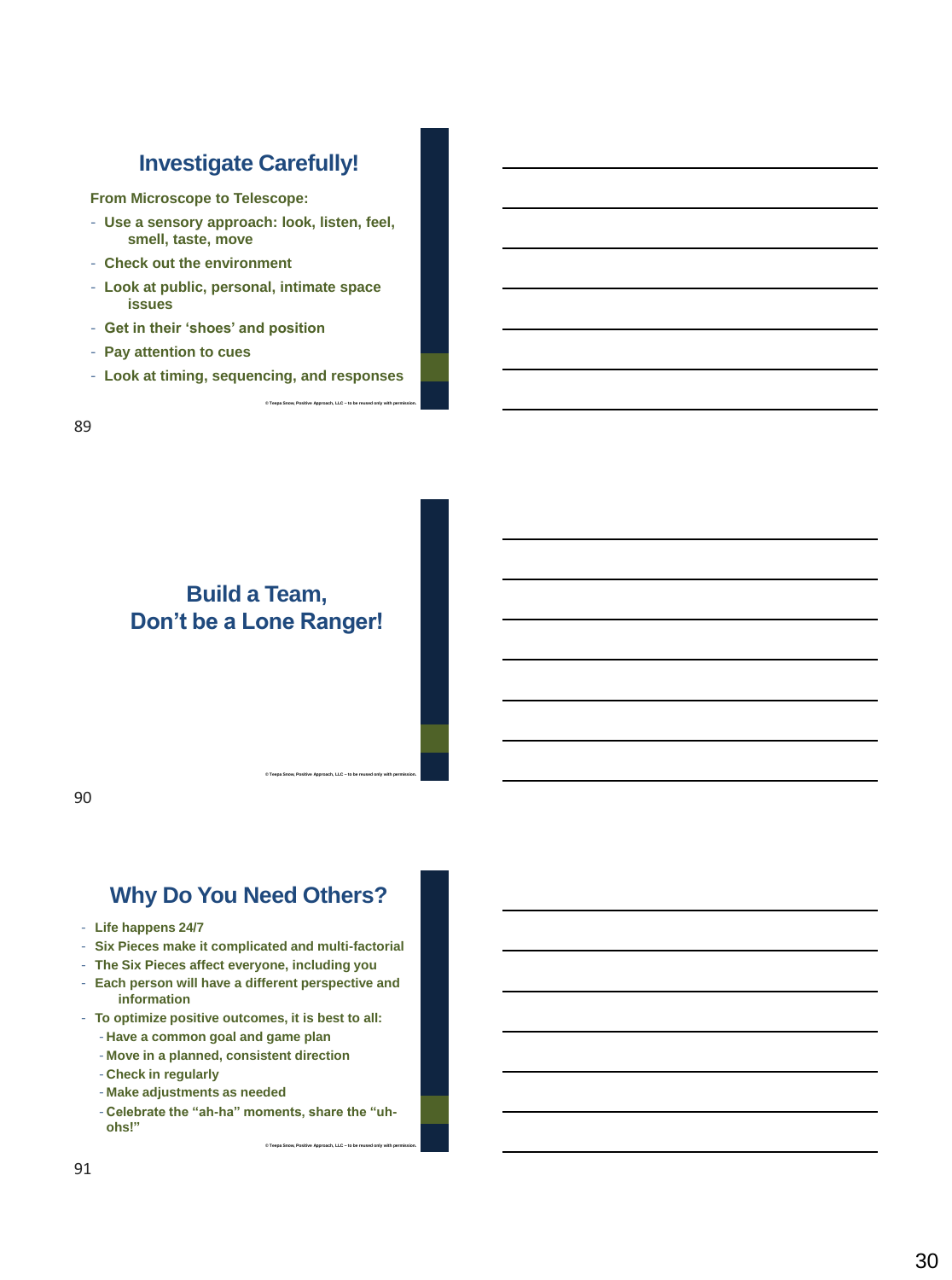### **Believe:**

# **People with dementia are doing the best they can!**

**© Teepa Snow, Positive Approach, LLC – to be reused only with permission.**

**What you leave behind is not what is engraved in stone monuments, but what is woven into the lives of others.**

**-Pericles**

**© Teepa Snow, Positive Approach, LLC – to be reused only with permission.**

**© Teepa Snow, Positive Approach, LLC – to be reused only with permission.**

93

DISCLAIMER

The content contained in this presentation is strictly for informational purposes. Therefore, if you wish to apply concepts or ideas<br>shall in any event the presentation you are taking full responsibility for your actions.

Any links are for information purposes only and are not warranted for content, accuracy or any other implied or explicit purpose. This presentation is copyrighted by Positive Approachto Care and is protected under the US Copyright Act of 1976 and all other<br>applicable international, federal, state and local laws, with ALL rights reserved. No part of t

Copyright 2017, All Rights Reserved Teepa Snow and Positive Approach to Care